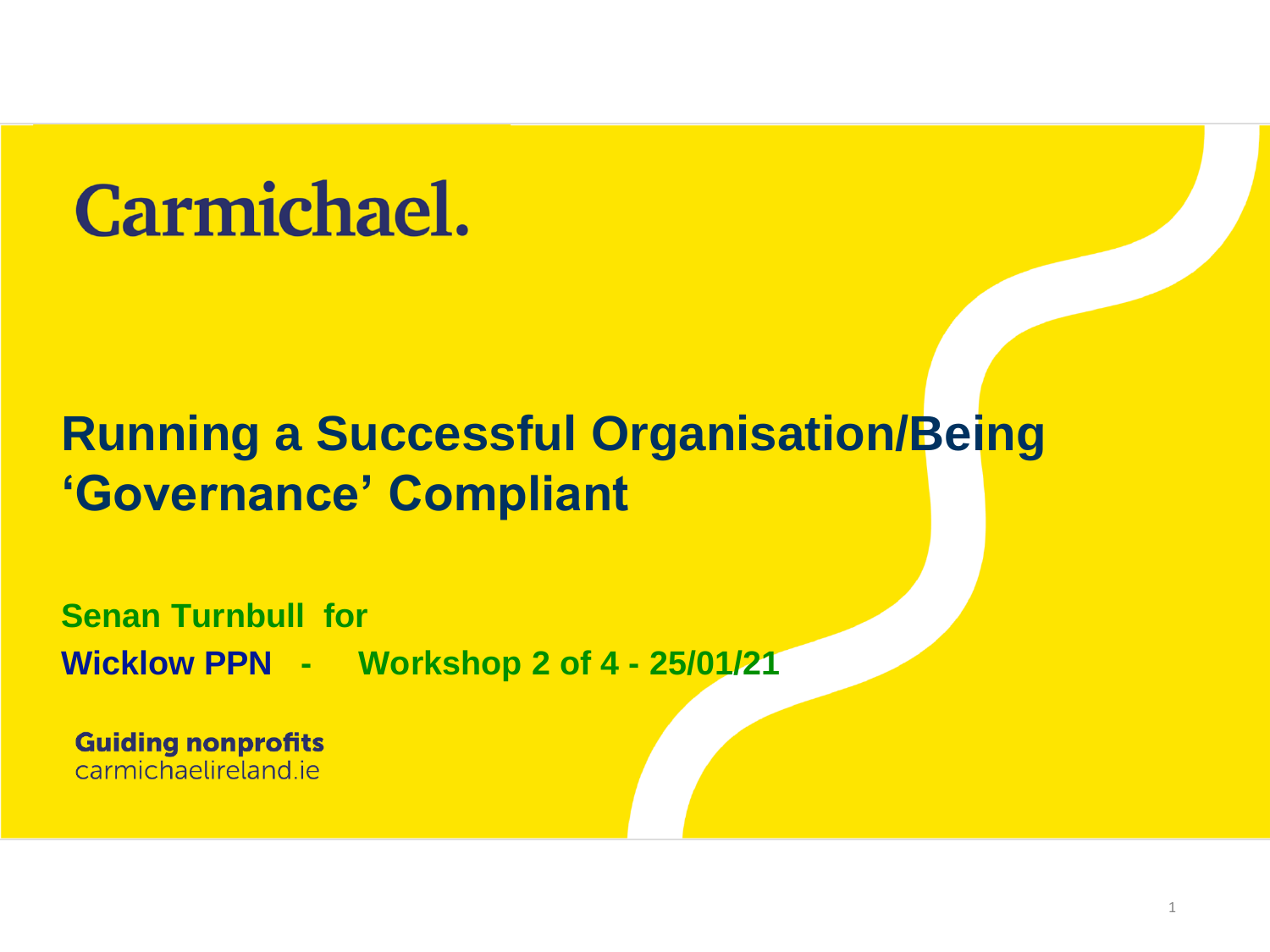## **Before today…**

- Participants reviewed Principles 1 and 2 and put the documents you have to indicate compliance with each standard in its appropriate divider.
- From this, you began to develop a work programme of what you need to write/adapt and allocated a lead person/group to do the work setting a time-frame to carry it out.
- HOW DID IT GO?….QUESTIONS?……………………
- Looked ahead at Principles 3 and 4 see next slides which together with a conversation on your work on 1 & 2 will be the content of this Workshop on October 6th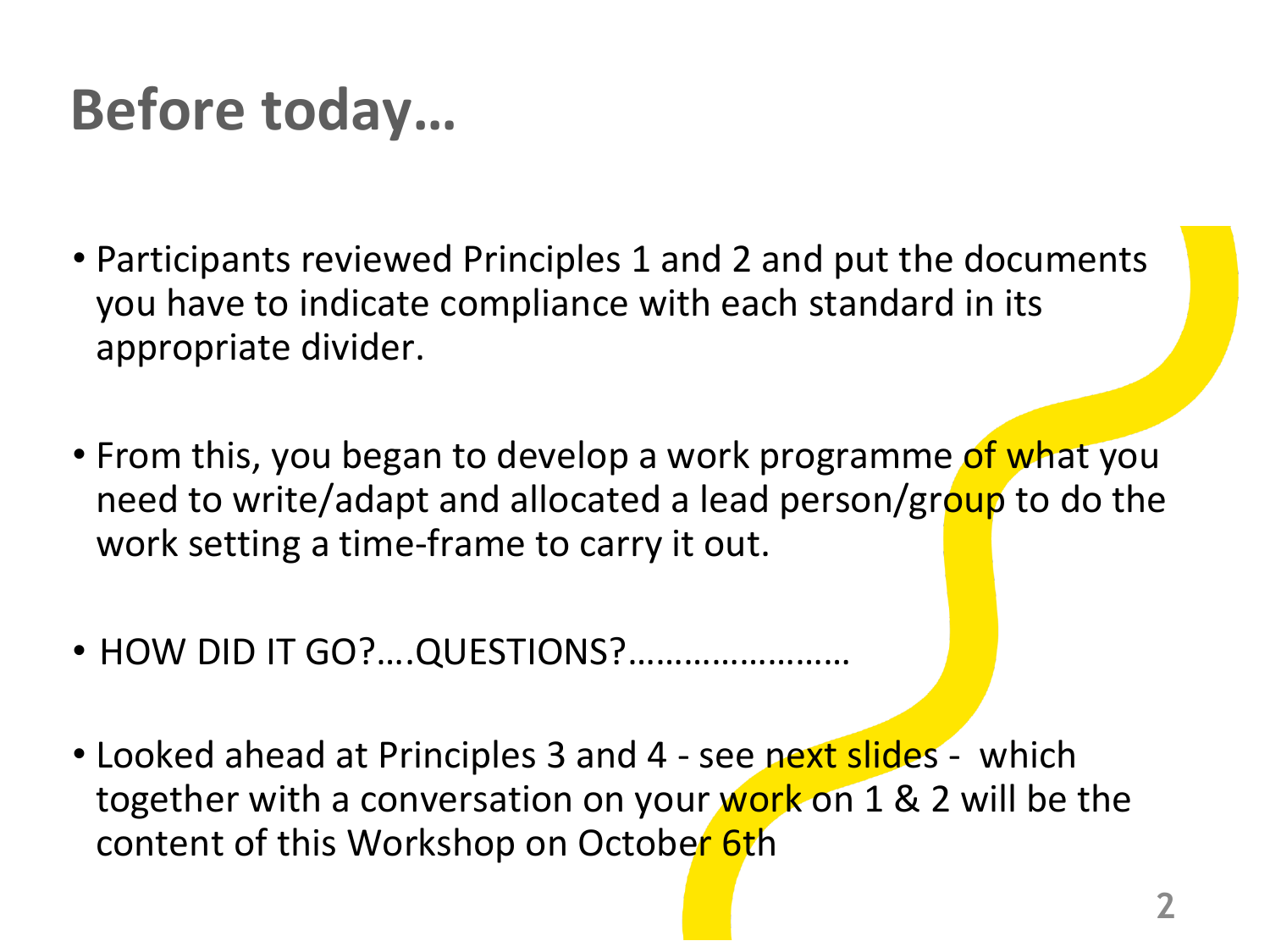# **The Six Principles**

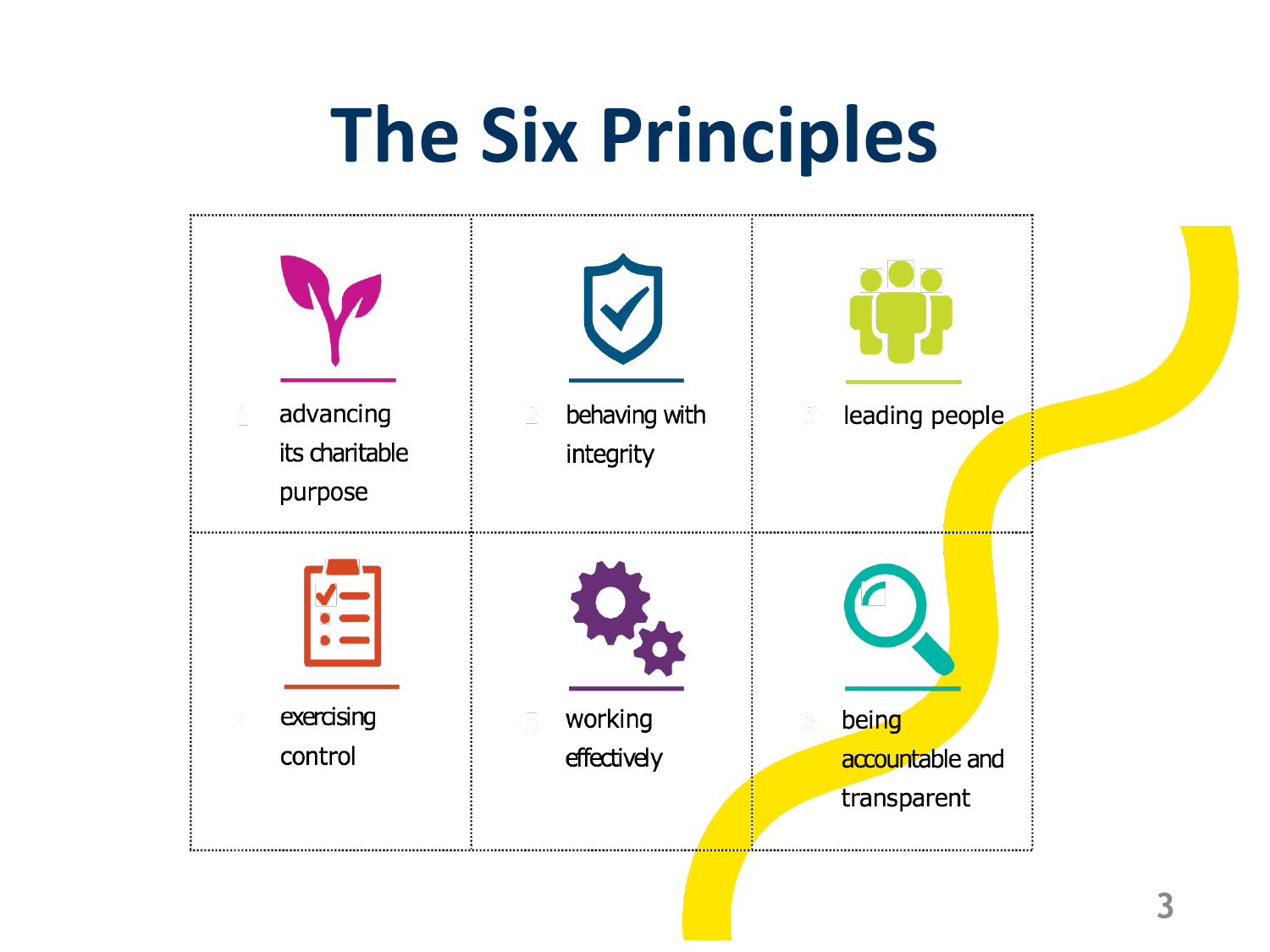## Principles 1 and 2

- **Presented here solely for the purpose of reviewing how working through them has gone**
- **QUESTIONS, COMMENTS etc………….**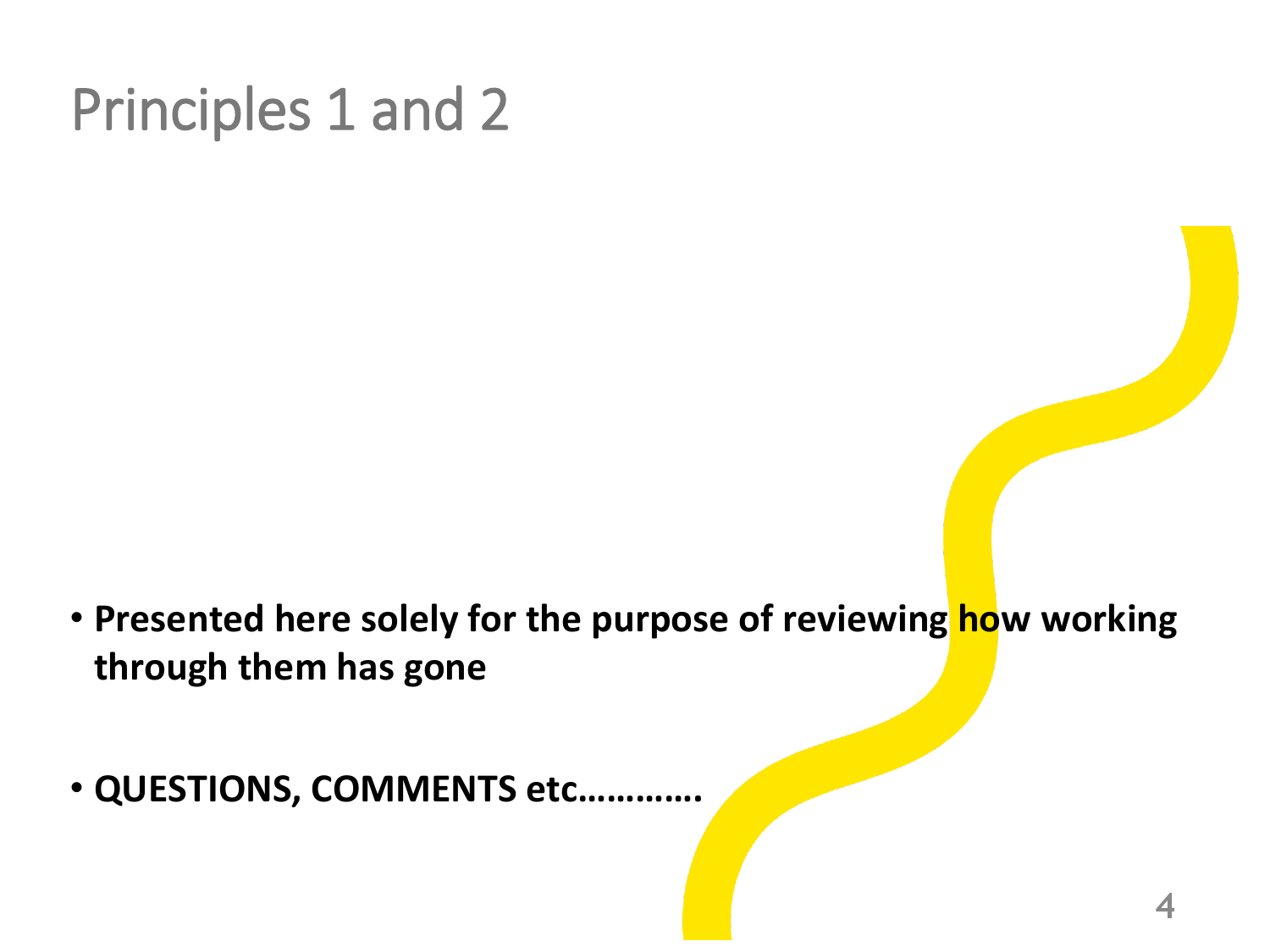- **Five CORE Standards**
- 1.1.Be clear about the purpose of your charity……
- 1.2. Consider whether or not any private benefit arises.
- 1.3. Agree an achievable plan for at least the next year.........
- 1.4. Make sure your charity has the resources it needs to do the activities you plan……..
- 1.5. From time to time, review what you are doing........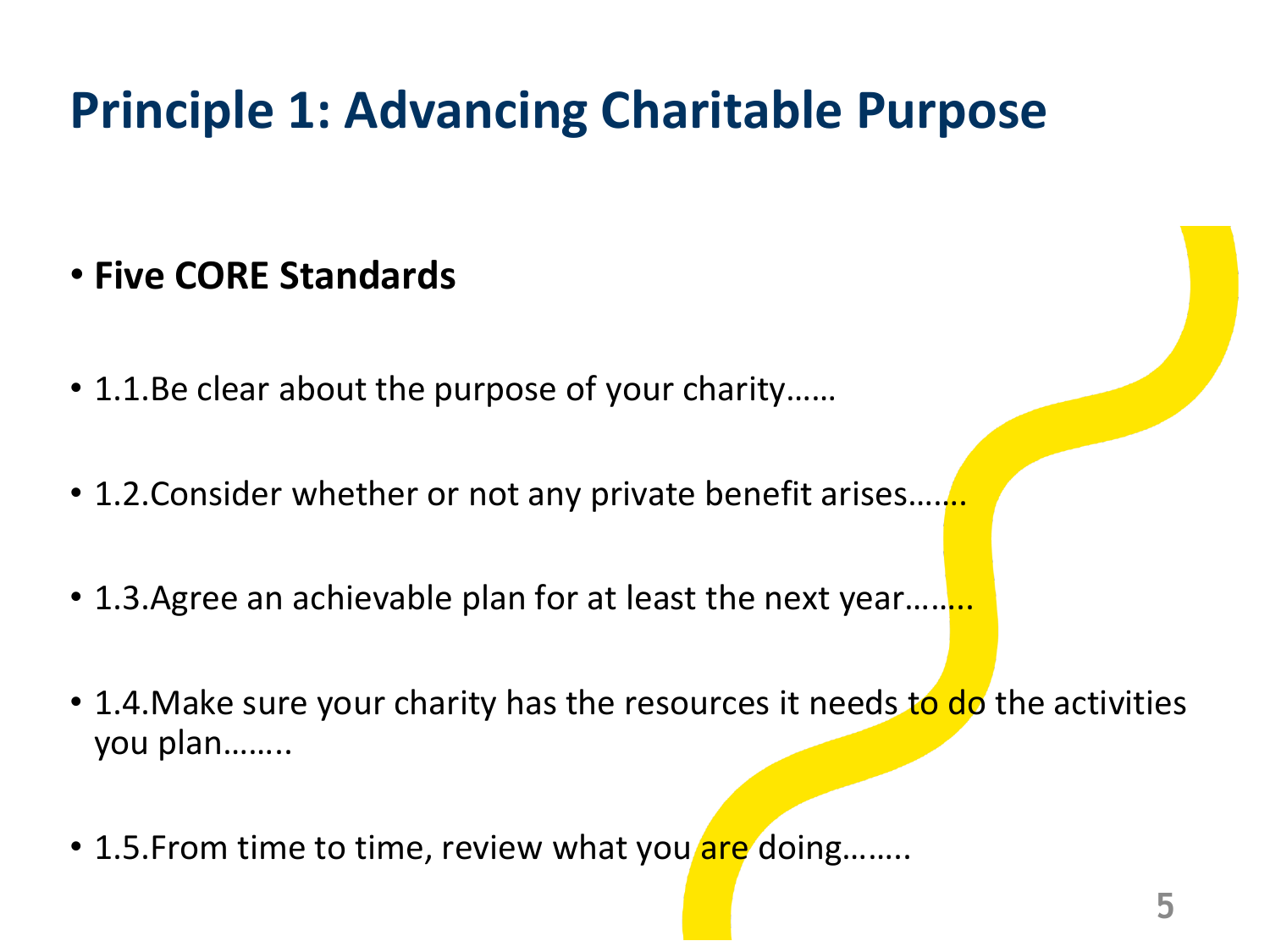- **CORE 1.1. Be clear about the purpose of your organisation and be able to explain this in simple terms to anyone who asks.**
- [https://www.charitiesregulator.ie/media/1544/what-is-a-charity-rev-](https://www.charitiesregulator.ie/media/1544/what-is-a-charity-rev-001.pdf)001.pdf
- **Evidence on File**
- Constitution Articles on Objects and Subsidiary Objects
- Minutes of meetings at which Constitution reviewed (working group/Board) and approved A/EGM
- Strategic Plan/Annual Plan/Annual Report relevant pages where purpose/objects are referenced
- Website/ Facebook where purpose/objects are referenced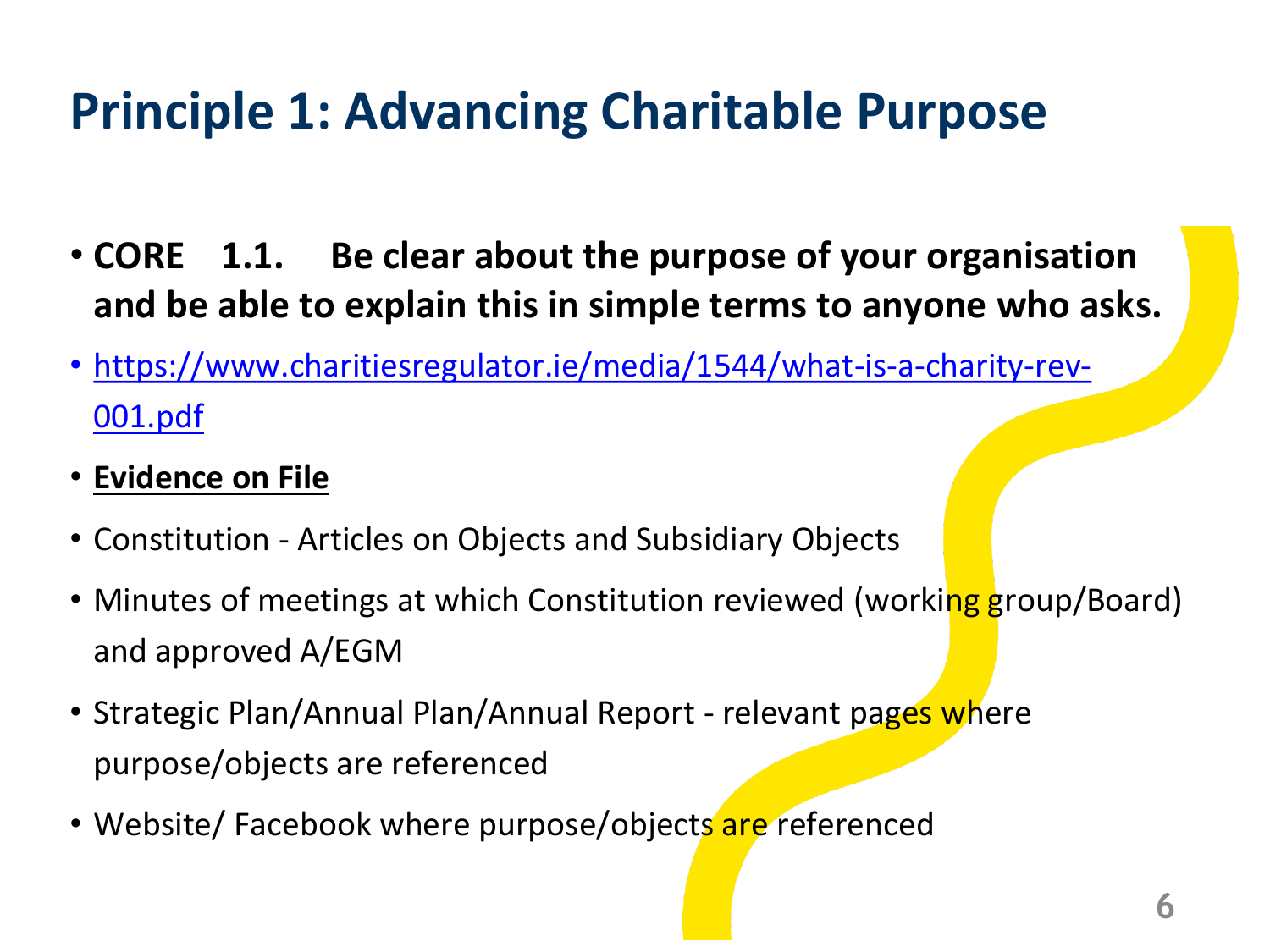- **CORE 1.2. Consider whether or not any private benefit arises. If a private benefit arises, consider if it is reasonable, necessary and ancillary to the public benefit that your charity provides.**
- **Evidence on File**
- Extracts from the last Annual Report outlining beneficiaries
- Renumeration policy for staff links to benchmark scales
- Expenses policies for staff, and board and committee members
- Gifts and Hospitality policies for board and staff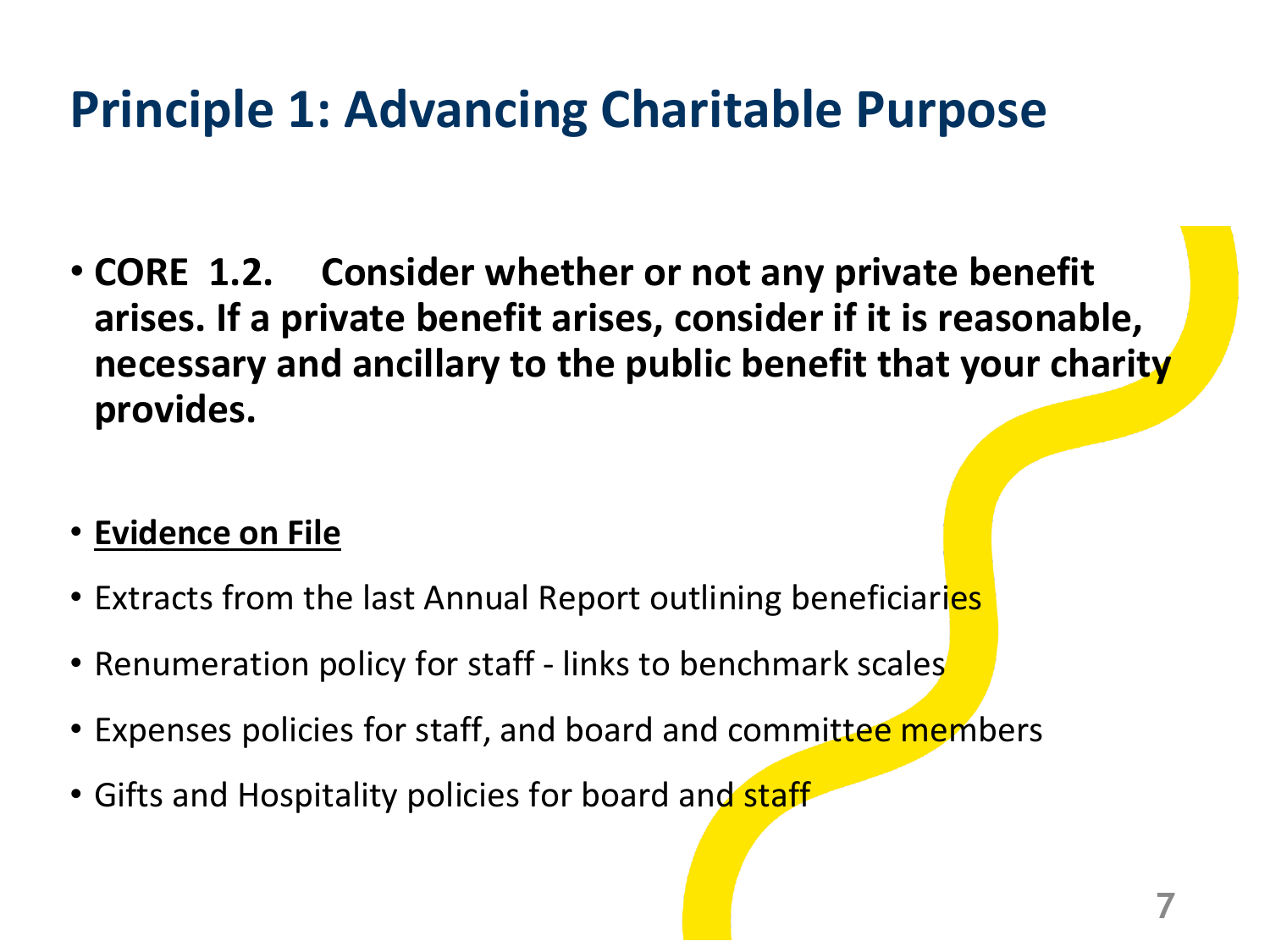- **CORE 1.3. Agree an achievable plan for at least the next year that sets out and budgets for what you will do to advance your purpose.**
- **[https://www.charitiesregulator.ie/media/1769/guidance-note-on](https://www.charitiesregulator.ie/media/1769/guidance-note-on-planning.pdf)planning.pdf**
- **[https://www.charitiesregulator.ie/en/information-for-charities/charities](https://www.charitiesregulator.ie/en/information-for-charities/charities-governance-code)governance-code**
- **Evidence on File**
- Operational Plan(s) for the current year linked back to the multi-annual Strategy
- Budget for the current year
- Minutes of the Board meeting(s) at whihc they were approved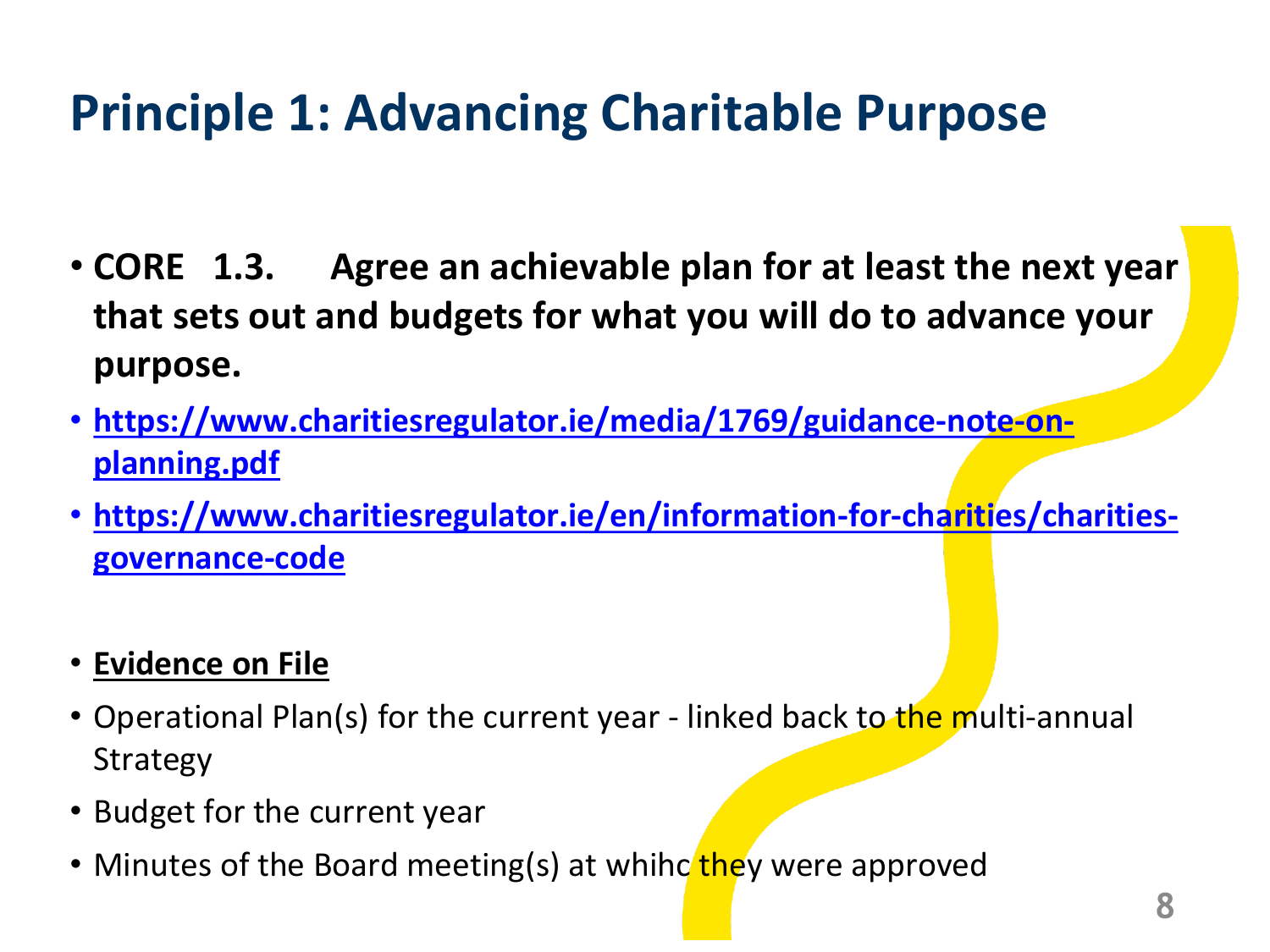- **CORE 1.4. Make sure your organisation has the resources it needs to do the activities you plan. If you don't have the resources, you need to show a plan for getting those resources.**
- (Resources = people, money, buildings, technology, partners/networks …… )

#### • **Evidence on File**

- Reports to, and minutes of, decisions of the Board analysing resource, their allocation against annual plans and budgets
- Approaches adopted to examine the sustainability of all current resources and plans to ensure these and seek alternatives.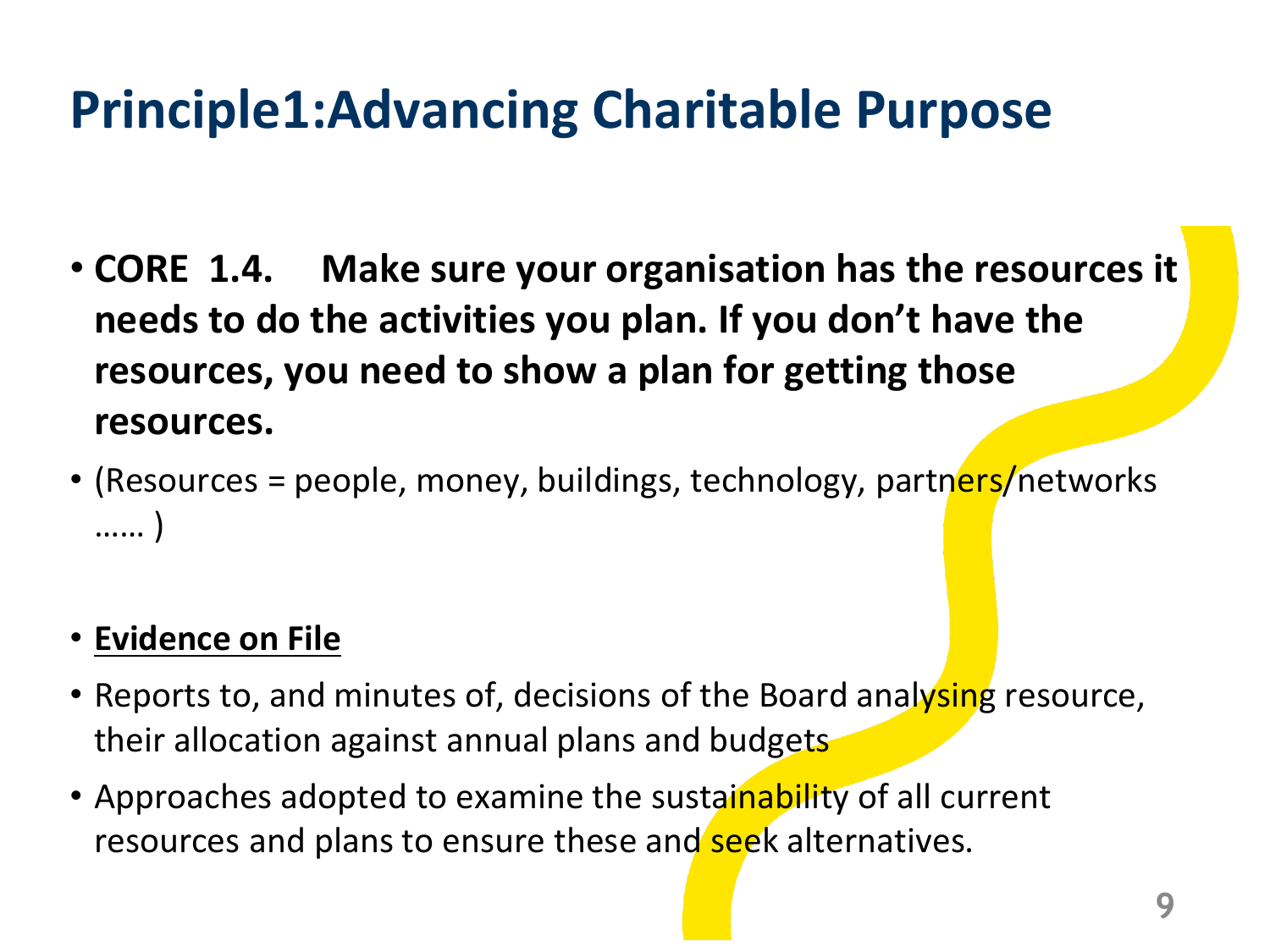• **CORE 1.5. From time to time, review what you are doing to make sure you are still: - acting in line with your charity's purpose and - providing public benefit.**

#### • **Evidence on File**

- •Minutes of meetings at which Constitution was last reviewed with whatever changes might have been considered, even if not subsequently adopted and minutes of E/AGM where the Constitution was considered.
- •Minutes of the Board where the current and proposed work were looked at in line with the objects and subsidiary objects so as to ensure no 'mission-drift'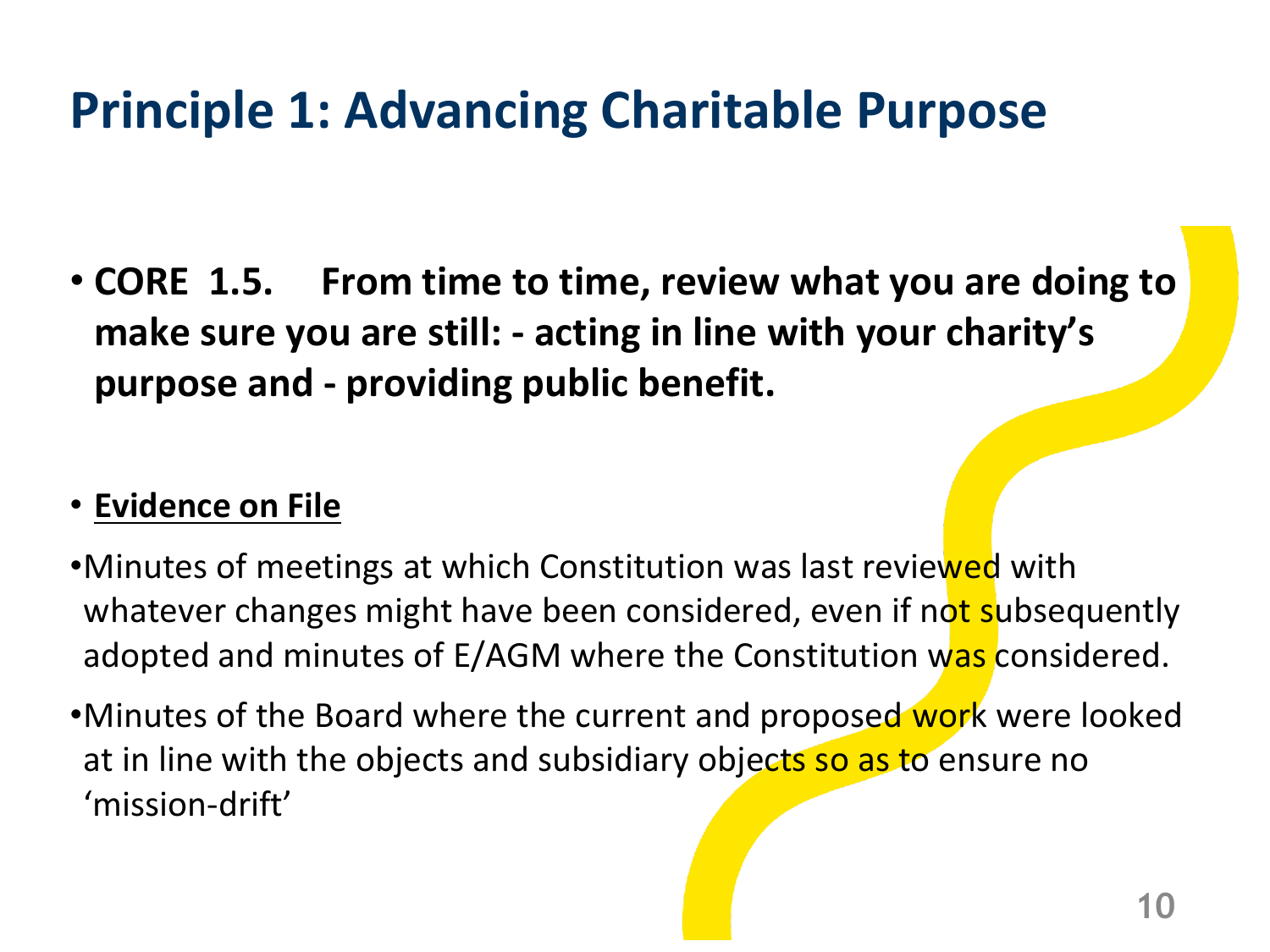#### • **Three ADDITIONAL Standards**

1.6. Develop your charity's strategic plan and associated operational plans.

- 1.7 Make sure there is an appropriate system in place to:
	- monitor progress against your plans; and
	- evaluate the effectiveness of your work.

1.8. From time to time, consider the advantages and disadvantages of working in partnership with other charities, including merging or dissolving (winding up).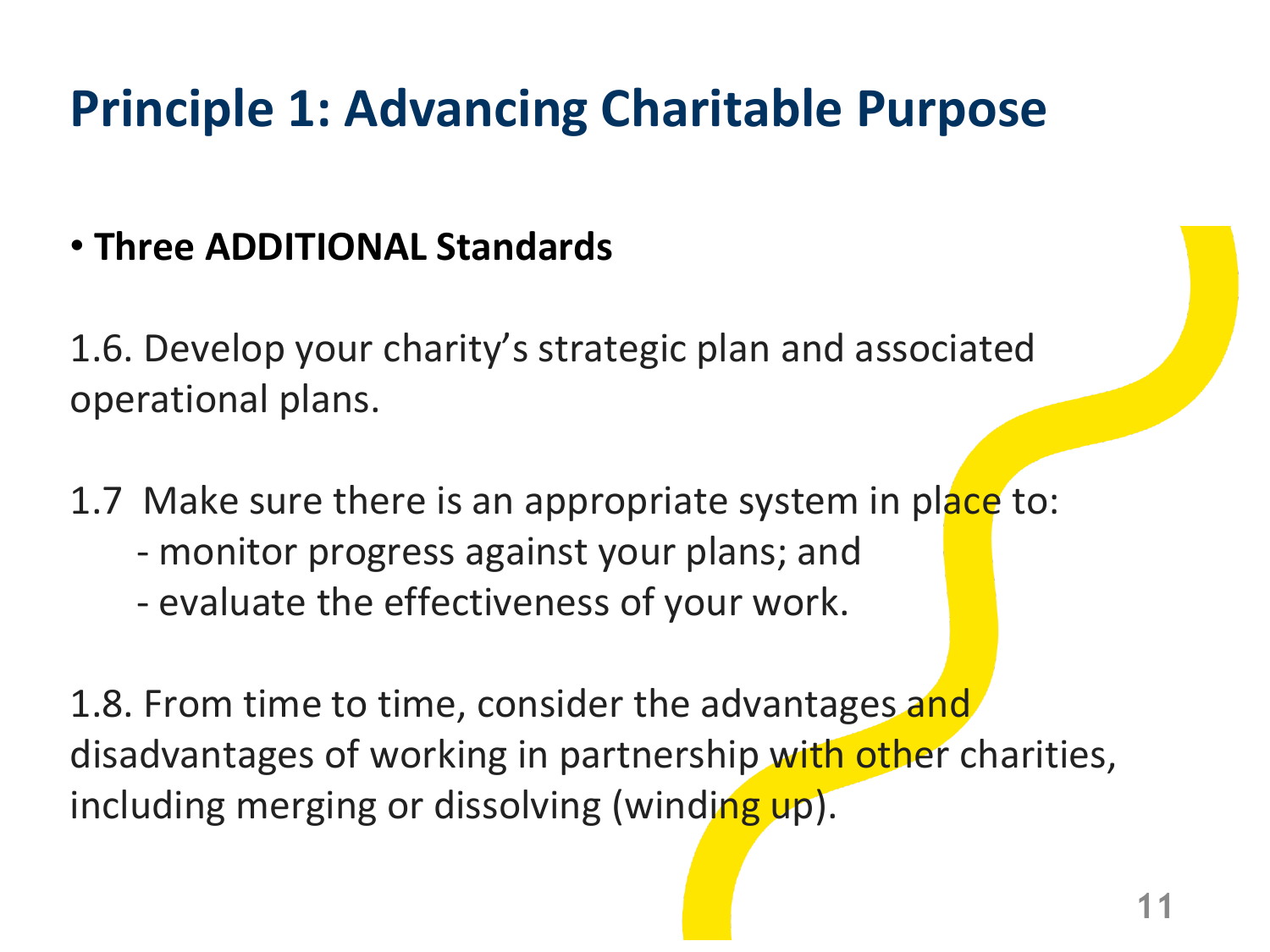- **ADDITIONAL 1.6. Develop your charity's strategic plan and associated operational plans.**
- Evidence on file
- STRATEGIC PLAN for multiple-years and covering the current year
- STRATEGY IMPLEMENTATION PLAN may be included as time-lined actions in the Strategic Plan but may be a separate document especially for later in a Strategic Plan period where some of the outcomes of the strategy might have been varied following review.
- OPERATIONAL PLANS e.g. Annual Service delivery/activity Plans (by Department/Unit) and their link to the (reviewed) Strategic Plan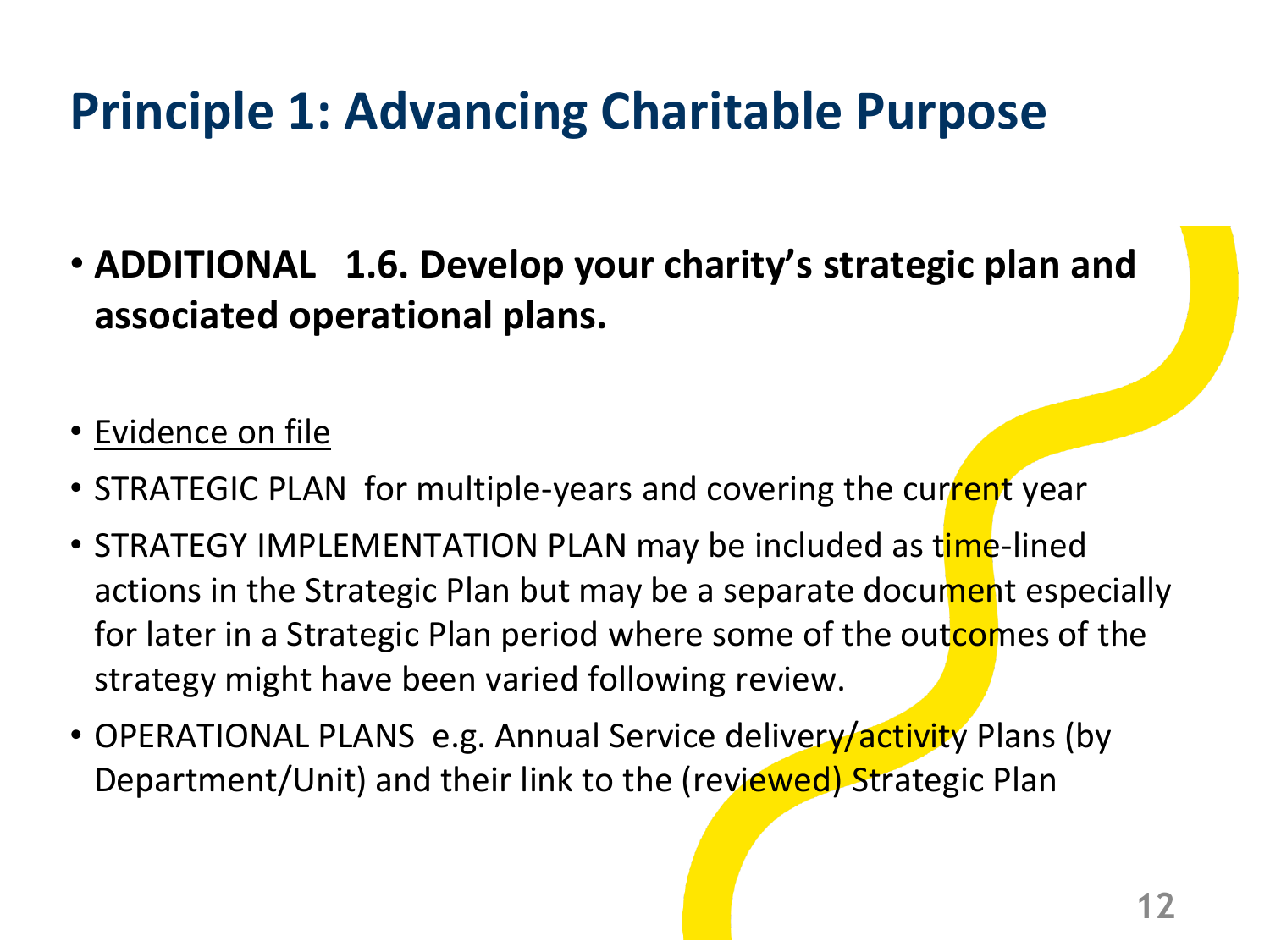• **ADDITIONAL 1.7 Make sure there is an appropriate system in place to: - monitor progress against your plans; - and evaluate the effectiveness of the work of your work**

#### • **Evidence on File**

- Copies of Board Packs for recent meetings of the Board including reports of actual versus planned on actions and budgets, analysis of variations including possible need to take corrective action plus projections of annual out-turns.
- Reports on qualitative and quantitive achievements of work programmes and their impacts measured against the delivery of the Strategy and annual plans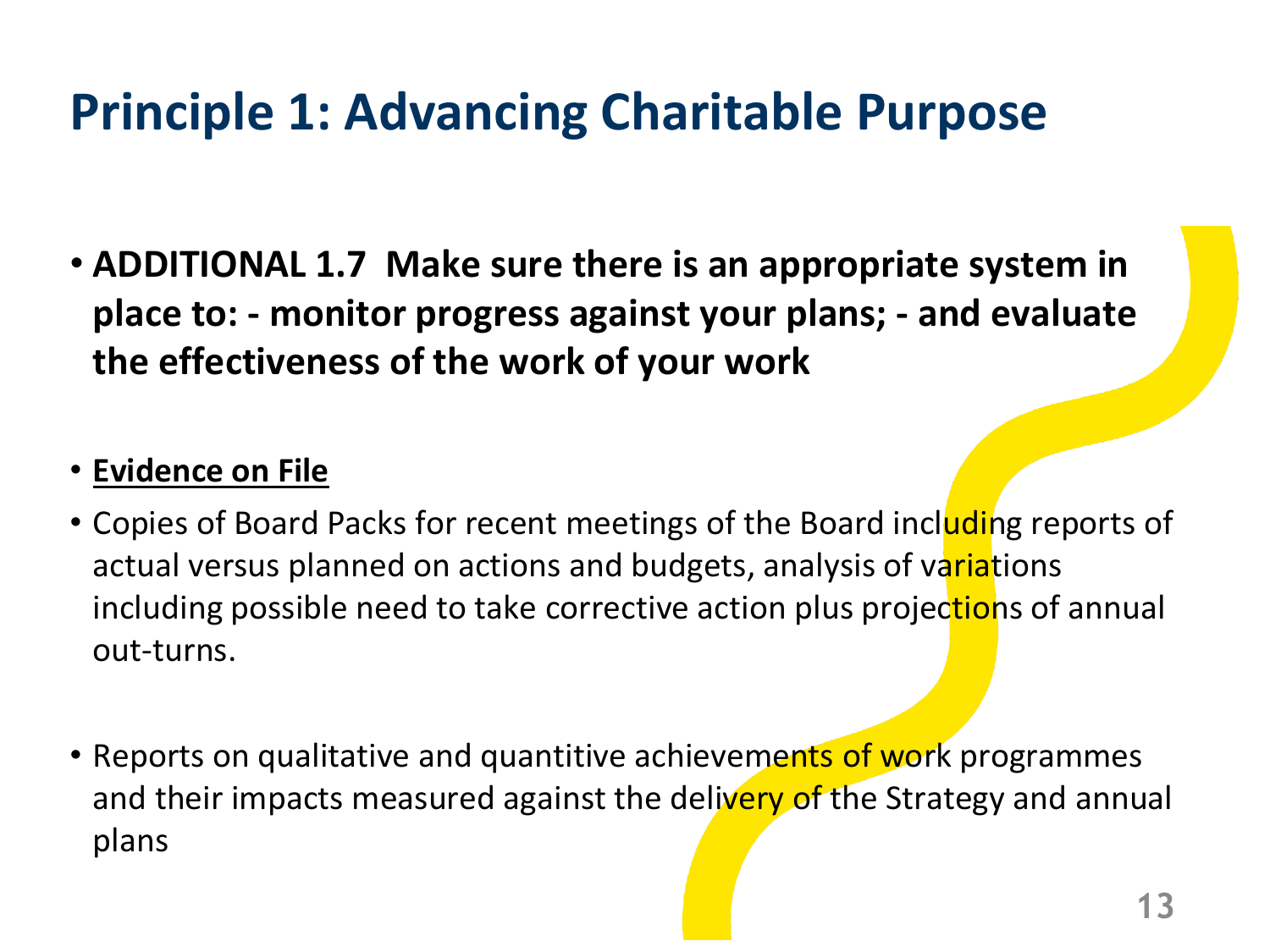**ADDITIONAL 1.8. From time to time, consider the advantages and disadvantages of working in partnership with other charities, including merging or dissolving (winding up).**

- **Evidence on File**
- Reports to and Minutes of Board at which merging/dissolving were considered
- Copies of partnership/service level agreements/contracts with outer organisations which the Board have agreed to advance the strategy and plans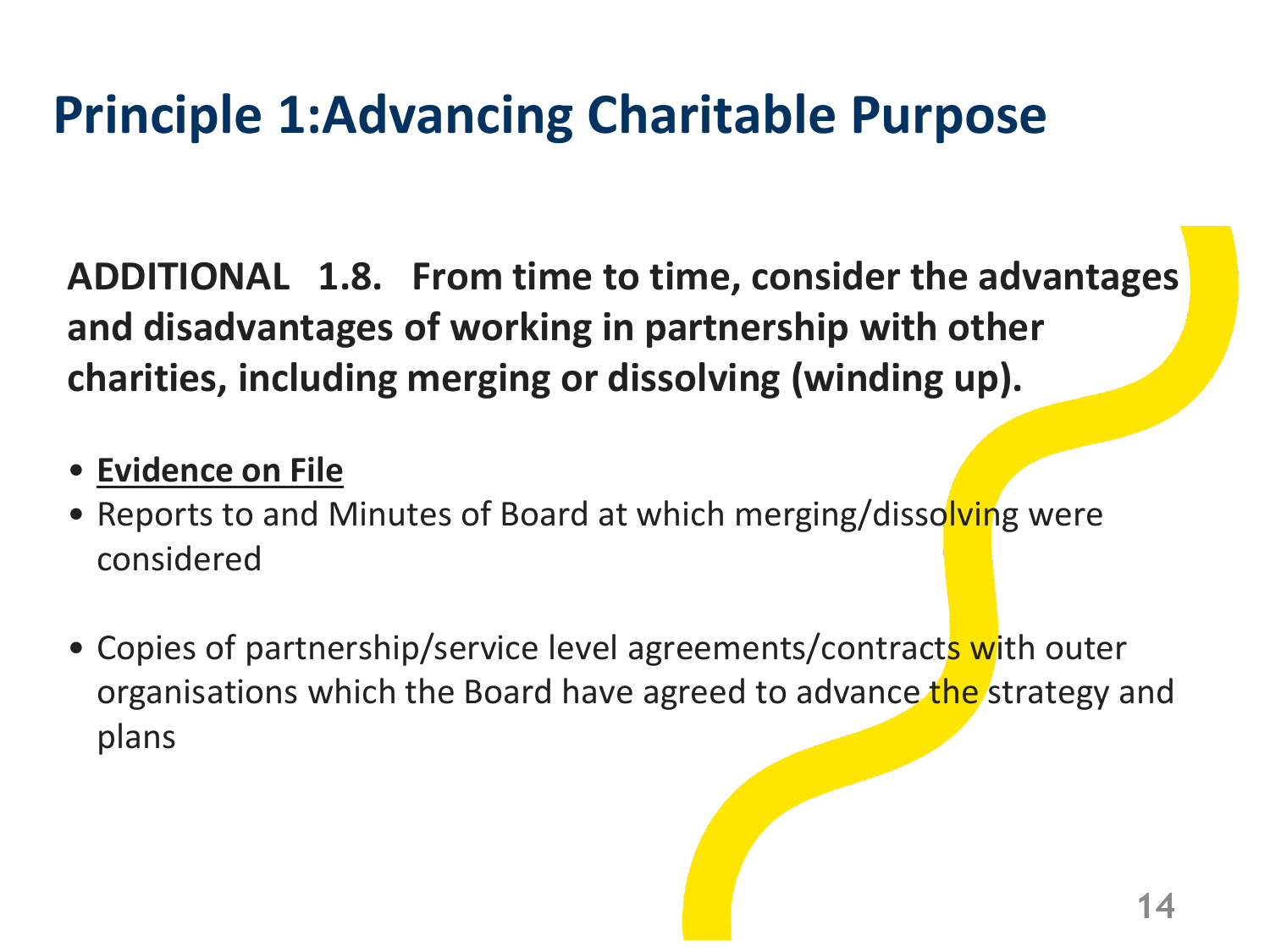#### • **Three CORE standards**

- 2.1. Agree the basic values that matter to your charity and publicise these, so that everyone involved understands the way things should be done and how everyone is expected to behave.
- 2.2. Decide how you will deal with conflicts of interests and conflicts of loyalties. You should also decide how you will adhere to the Charities Regulator's guidelines on this topic.
- 2.3. Have a code of conduct for your board that is signed by all charity trustees. It must make clear the standard of behaviour expected from charity trustees. This includes things like maintaining confidentiality and what to do in relation to: gifts and hospitality, and out-of-pocket expenses.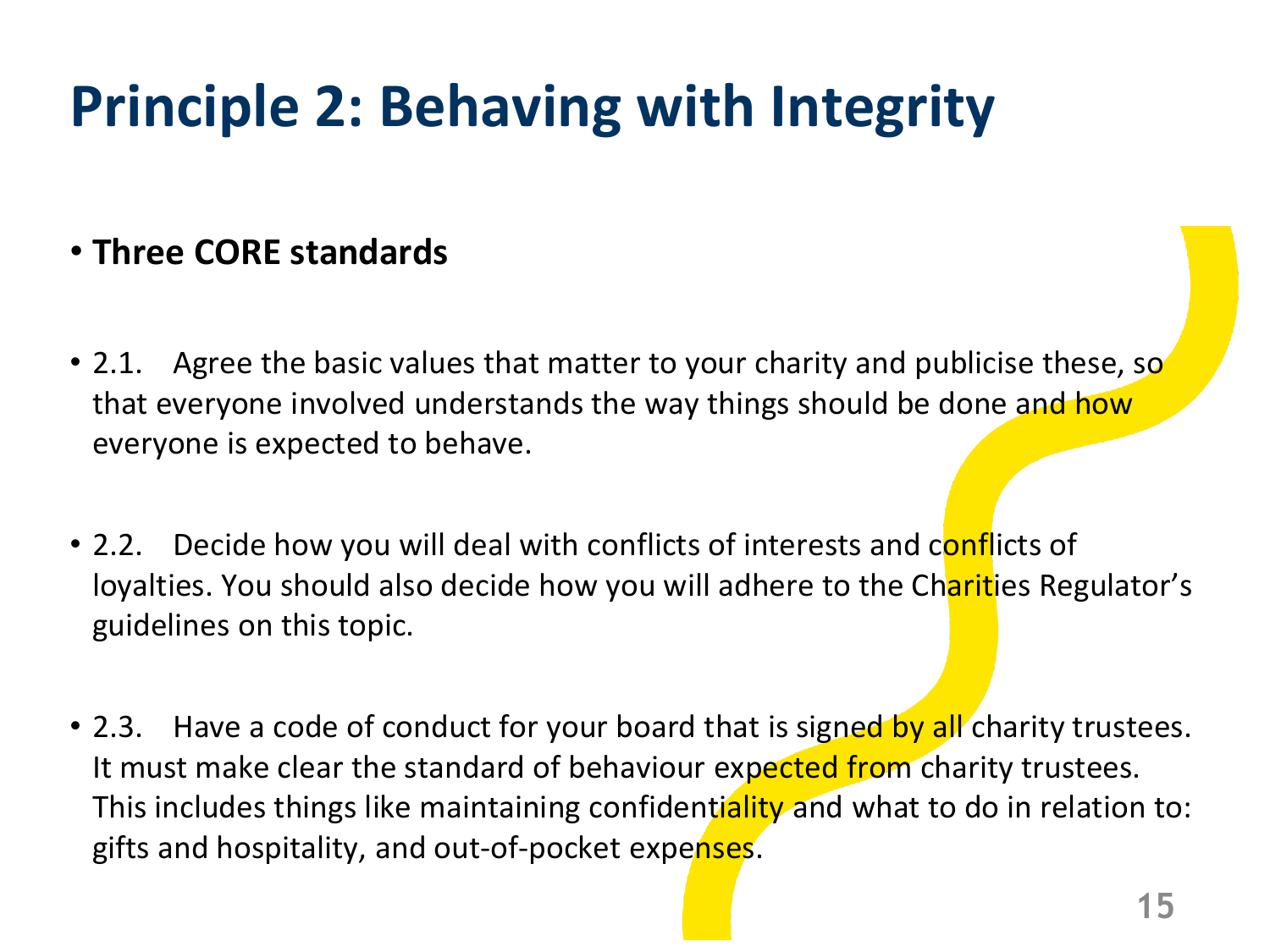**CORE 2.1. Agree the basic values that matter to your organisation and publicise these, so that everyone involved understands the way things should be done and how everyone is expected to behave.**

#### • **Evidence on File**

- The Values Statement of the Organisation
- Extracts from publications where it is prominently displayed
- Links to website/social media where it is displayed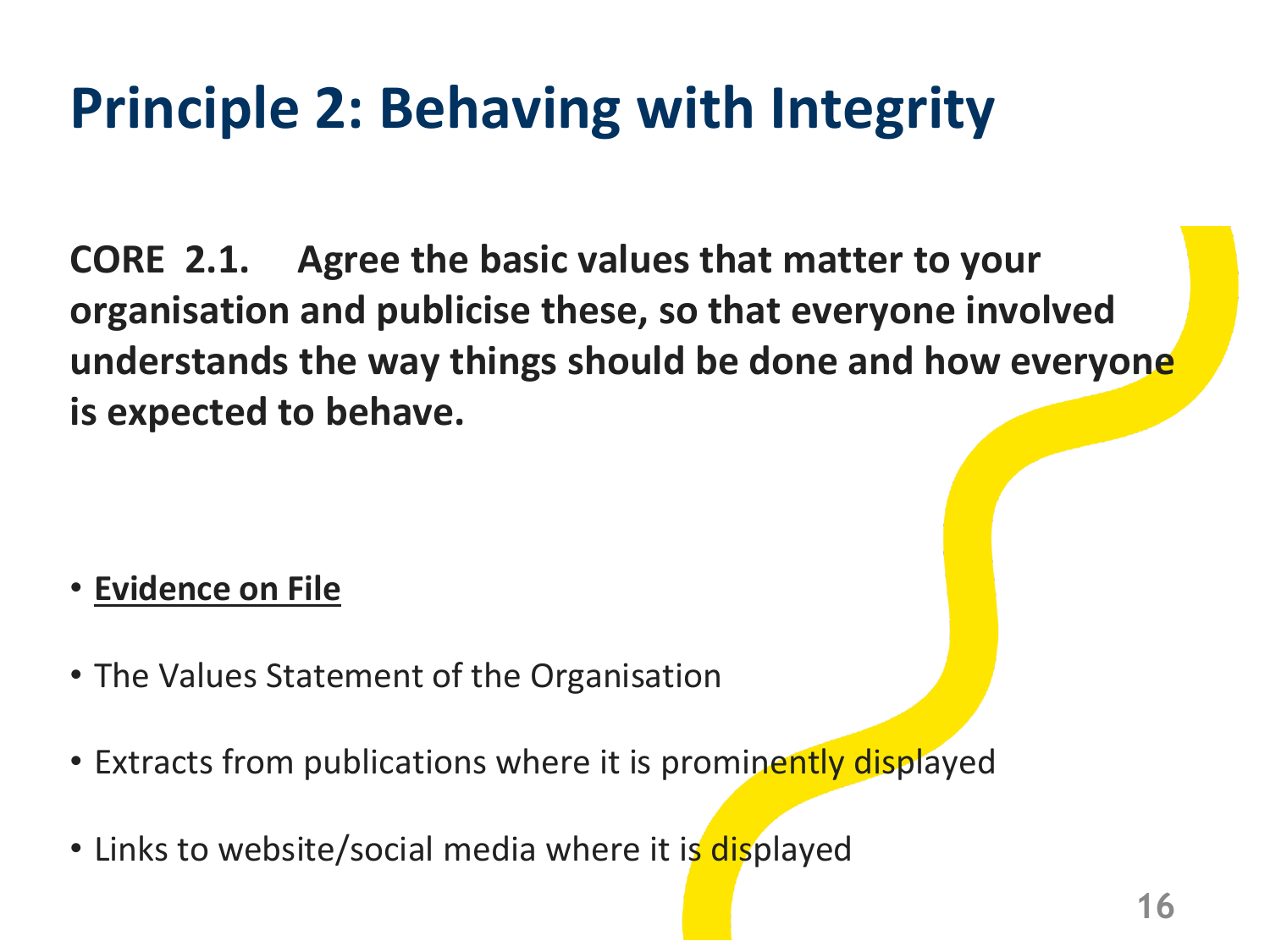**CORE 2.2. Decide how you will deal with conflicts of interests and conflicts of loyalties. You should also decide how you will adhere to the Charities Regulator's guidelines on this topic.** 

[https://www.charitiesregulator.ie/media/1417/managing-conflicts-of](https://www.charitiesregulator.ie/media/1417/managing-conflicts-of-interest-may-2018.pdf)interest-may-2018.pdf

From the CRA website - word docs to the above **Appendix A – Conflict of Interest** 

**Policy Appendix B – Template of Register of interests**

- **Evidence on File**
- Conflict of Interest and Loyalty Policy
- Signed Conflict of Interest and Loyalty Compliance Forms
- Disclosure of Interests Form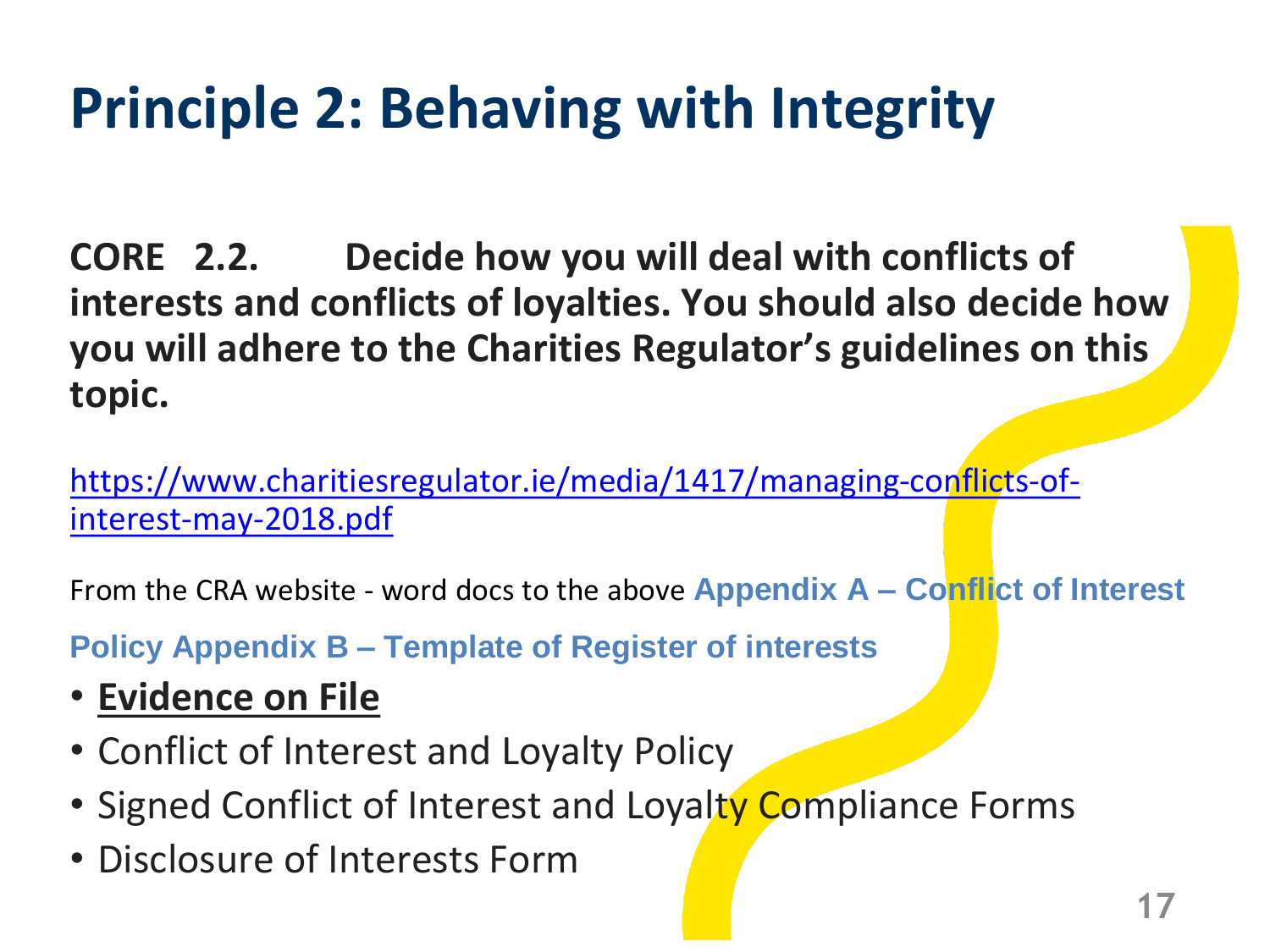**CORE 2.3. Have a code of conduct for your board that is signed by all directors/trustees. It must make clear the standard of behaviour expected. This includes things like maintaining confidentiality and what to do in relation to: gifts and hospitality, and out-of-pocket expenses.**

- **Evidence on File**
- Codes of Conduct for Directors/Trustees, Staff and Volunteers
- Signed Acceptance of the relevant Code for everybody
- Copy of Confidentiality Policy
- Policy on Gifts and Hospitality and Expenses (as in 1.2)

**From the CRA website Word Docs - 'Code of Conduct for Charity Trustees', 'Code of Conduct for Employees', 'Code of Conduct for Volunteers'**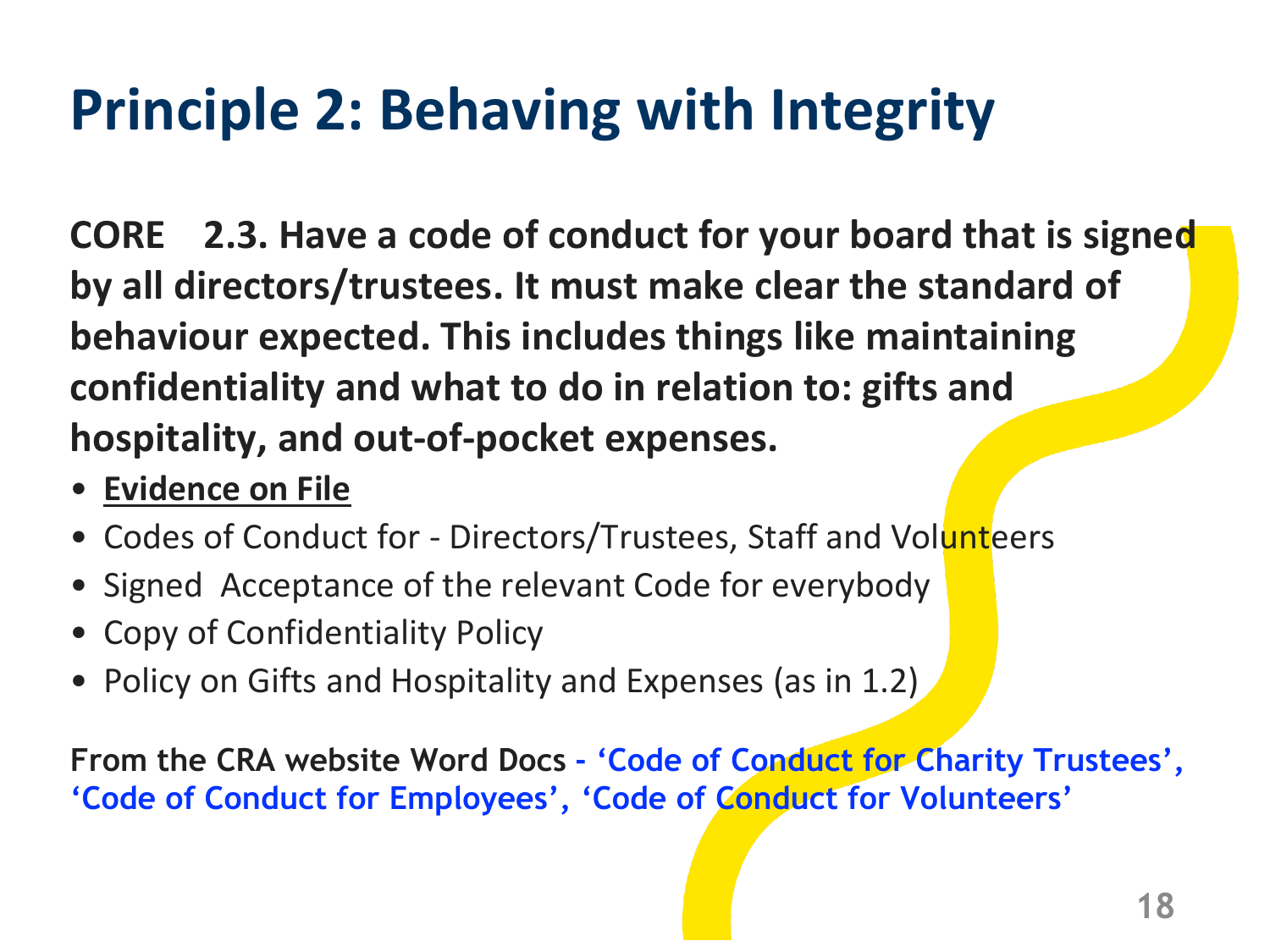- There are NO ADDITIONAL STANDARDS for this Principle as behaving with integrity applies equally to all charities, whatever their size or complexity
- Integrity is absolute, there are no 'degrees' of integrity, either its there in everything that the organisation and its people does and is, or not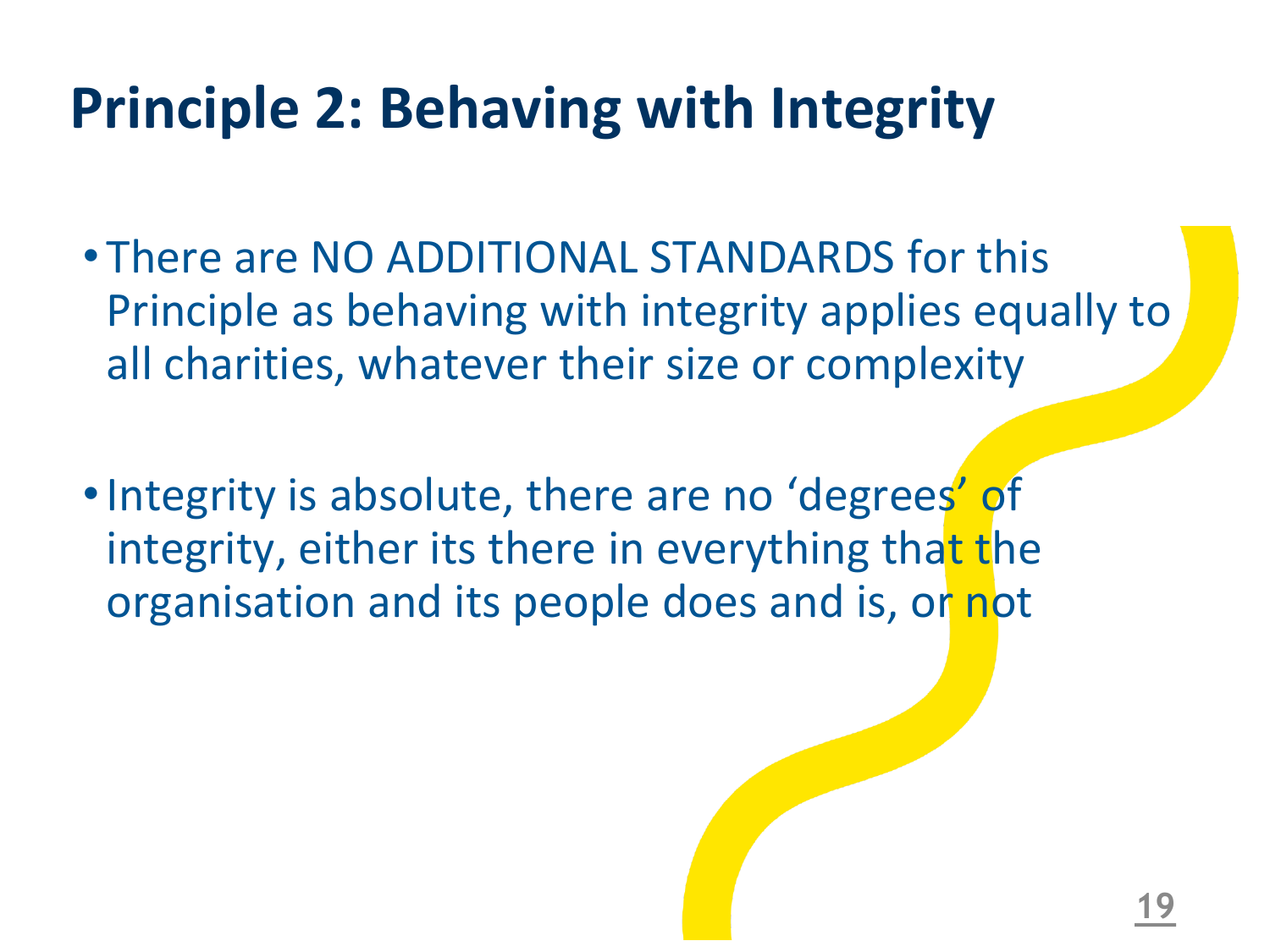

- **Principle 3 - Leading People**
- **4 CORE Standards**
- **3 ADDITIONAL Standards**

- **Principle 4 - Exercising Control**
- **6 CORE Standards**
- **3 ADDITIONAL Standards**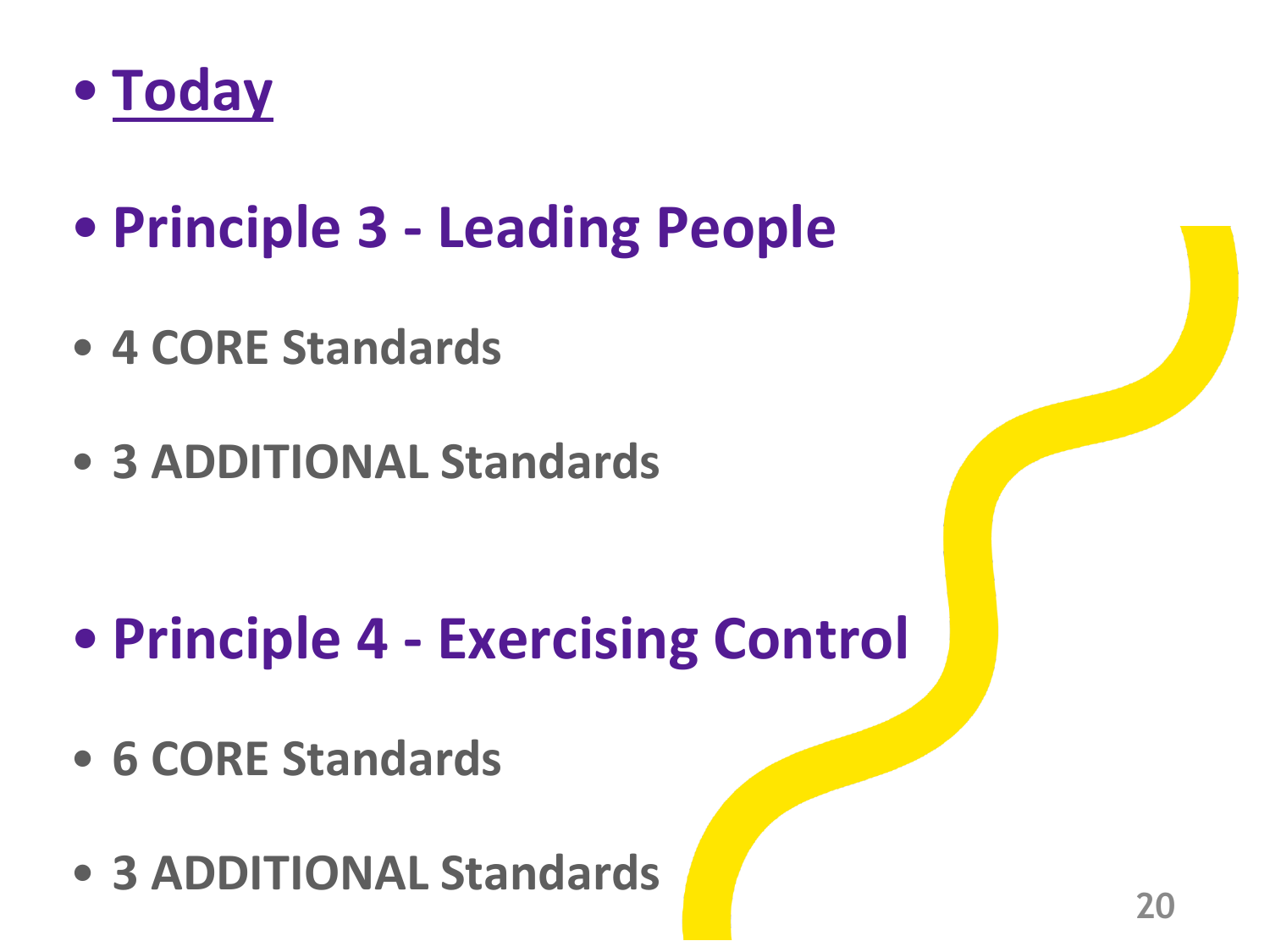#### • **Four CORE Standards**

- 3.1. Be clear about the roles of everyone working in and for your charity, both on a voluntary and paid basis.
- 3.2. Make sure there are arrangements in place for the effective involvement of any volunteers, including what to do if any problems arise.
- 3.3. Make sure there are arrangements in place that comply with **employment** legislation for all paid staff including:
	- recruitment;
	- training and development;
	- support, supervision and appraisal;
	- remuneration (money paid for work) and dismissal.
- 3.4. Agree operational policies where necessary, to guide the actions of everyone involved in your charity.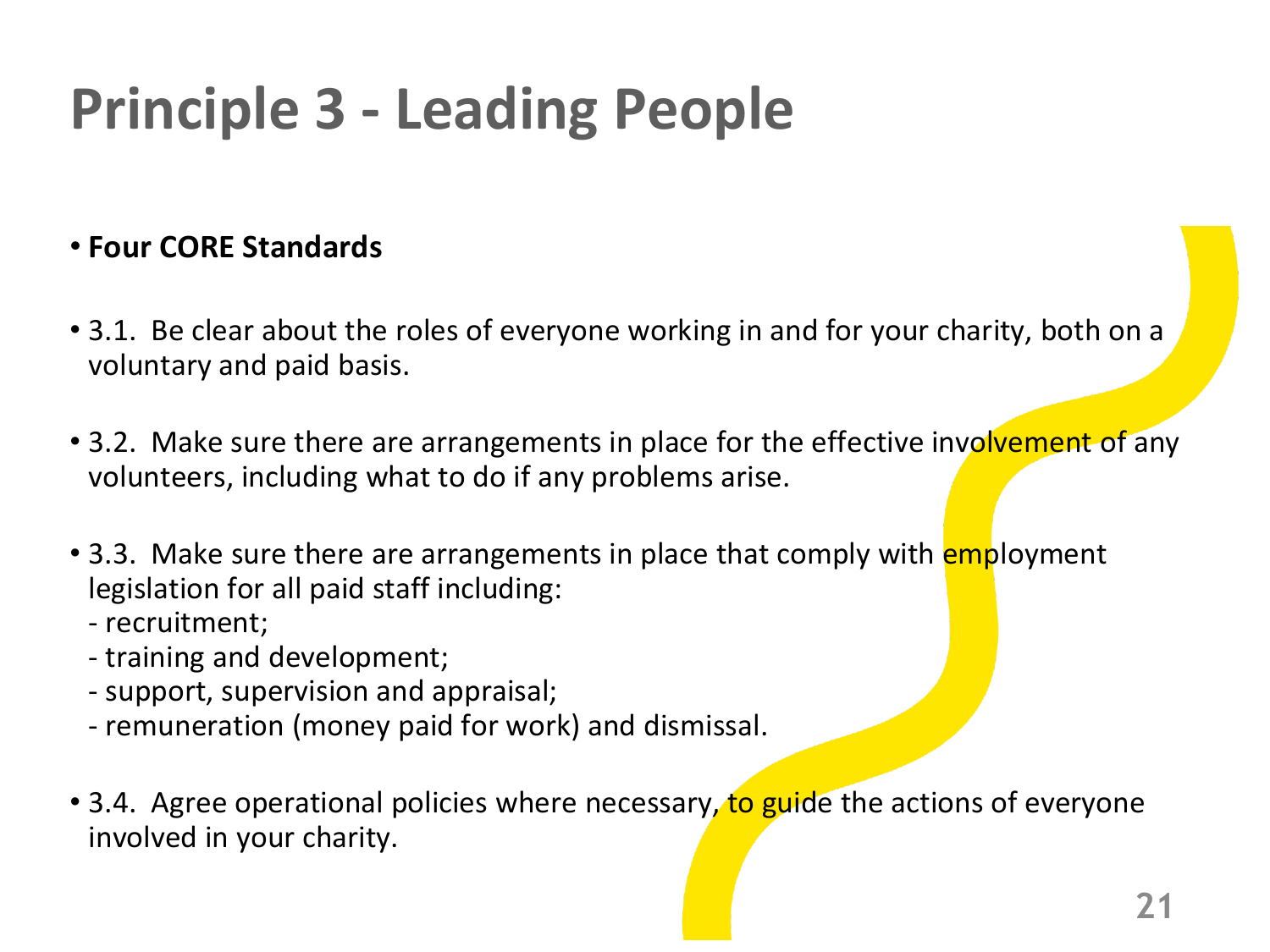• **CORE 3.1. Be clear about the roles of everyone working in and for your charity, both on a voluntary and paid basis.**

#### • **Evidence on file**

- GOVERNANCE HANDBOOK including ROLES OF DIRECTORS/TRUSTEES. OPERATING GUIDELINES FOR DIRECTORS/TRUSTEES and ROLE OF COMPANY SECRETARY
- [https://www.charitiesregulator.ie/media/1691/legal-duties-of-charity-trustees](https://www.charitiesregulator.ie/media/1691/legal-duties-of-charity-trustees-infographic.pdf)infographic.pdf
- CEO JOB/ROLE DESCRIPTION
- FINANCE MANAGER JOB/ROLE DESCRIPTION
- OTHER STAFF AND KEY VOLUNTEERS -IF ANY- ROLE DESCRIPTIONS.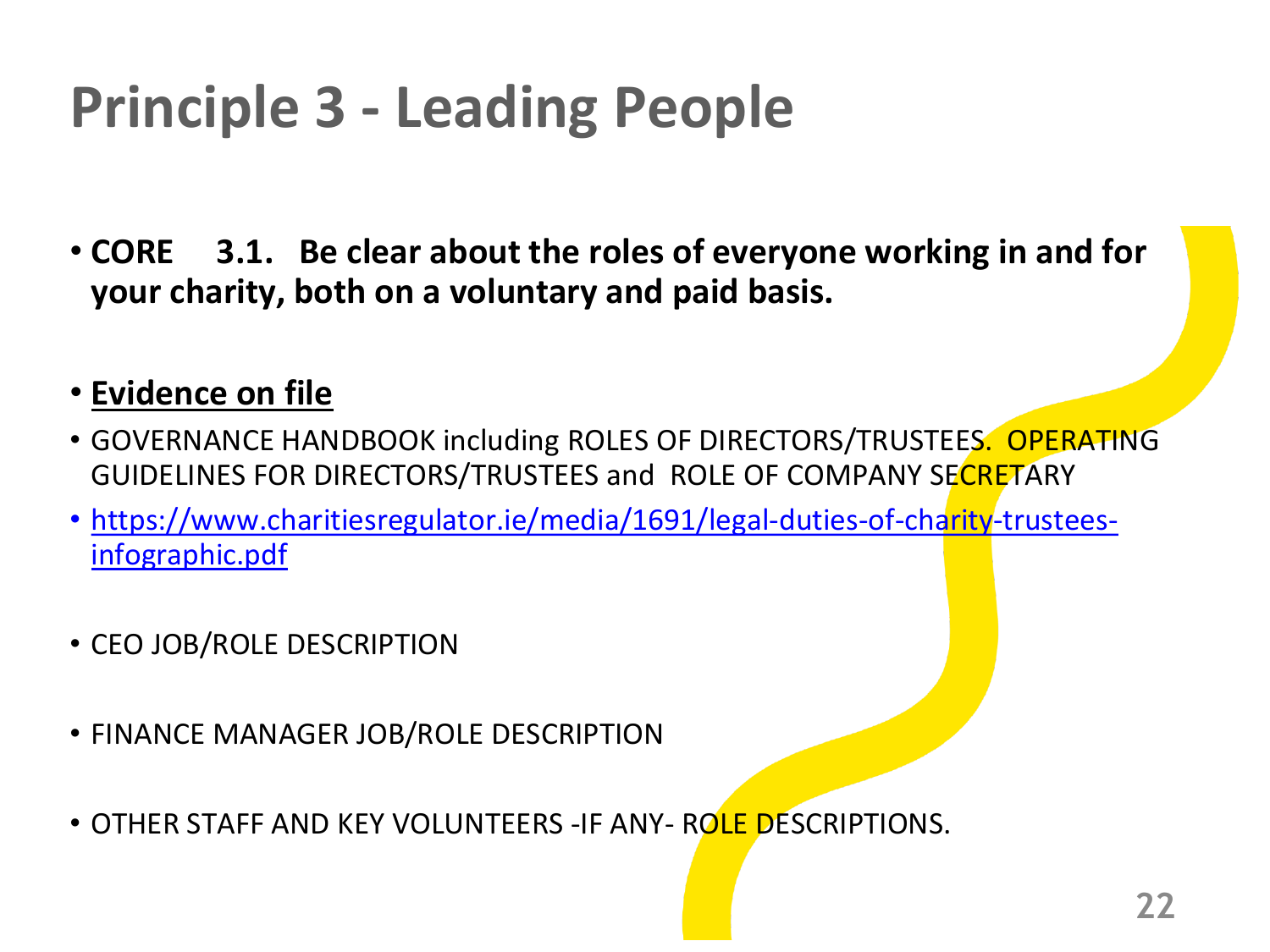• **CORE 3.2. Make sure there are arrangements in place for the effective involvement of any volunteers, including what to do if any problems arise.**

#### • **Evidence on file**

- If the organisation has volunteers involved in delivering services (other than membership of the board)
- VOLUNTEER MANAGEMENT POLICY
- VOLUNTEERS HANDBOOK
- sample-volunteer-recruitment-policy
- sample-code-of-conduct-for-volunteers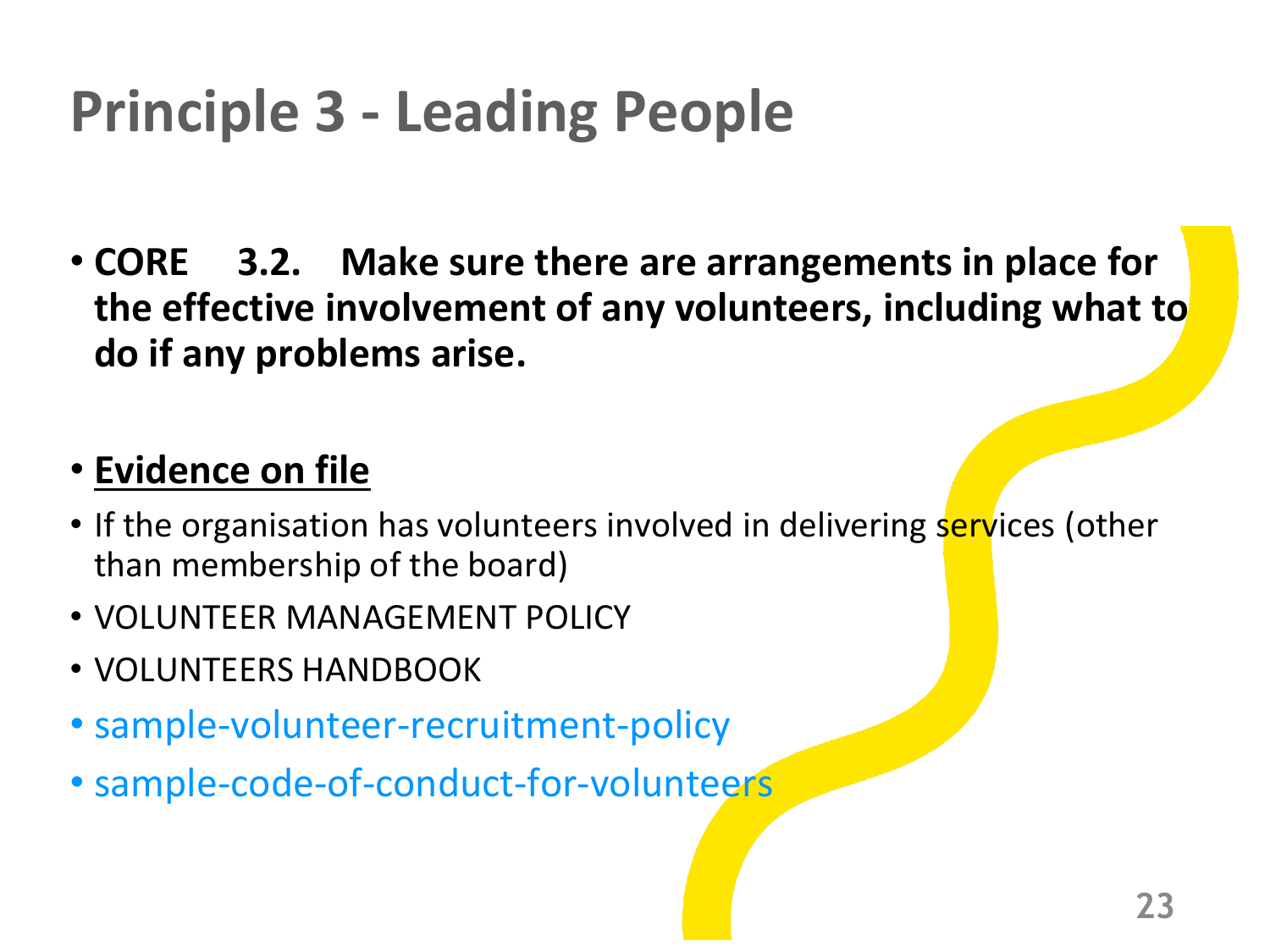• **CORE 3.3. Make sure there are arrangements in place that comply with employment legislation for all paid staff including:** 

**- recruitment, - training and development, - support, supervision and appraisal, - remuneration (money paid for work) and dismissal.** 

- **Evidence on file** (if there are paid employees!)
- EMPLOYEE HANDBOOK (including all of the above)
- SIGNED ACKNOWLEDGEMENT FORM OF ITS RECEIPT AND ACCEPTANCE BY ALL STAFF
- SIGNED CURRENT CONTRACTS FOR ALL STAFF
- NEW EMPLOYEE INDUCTION PACK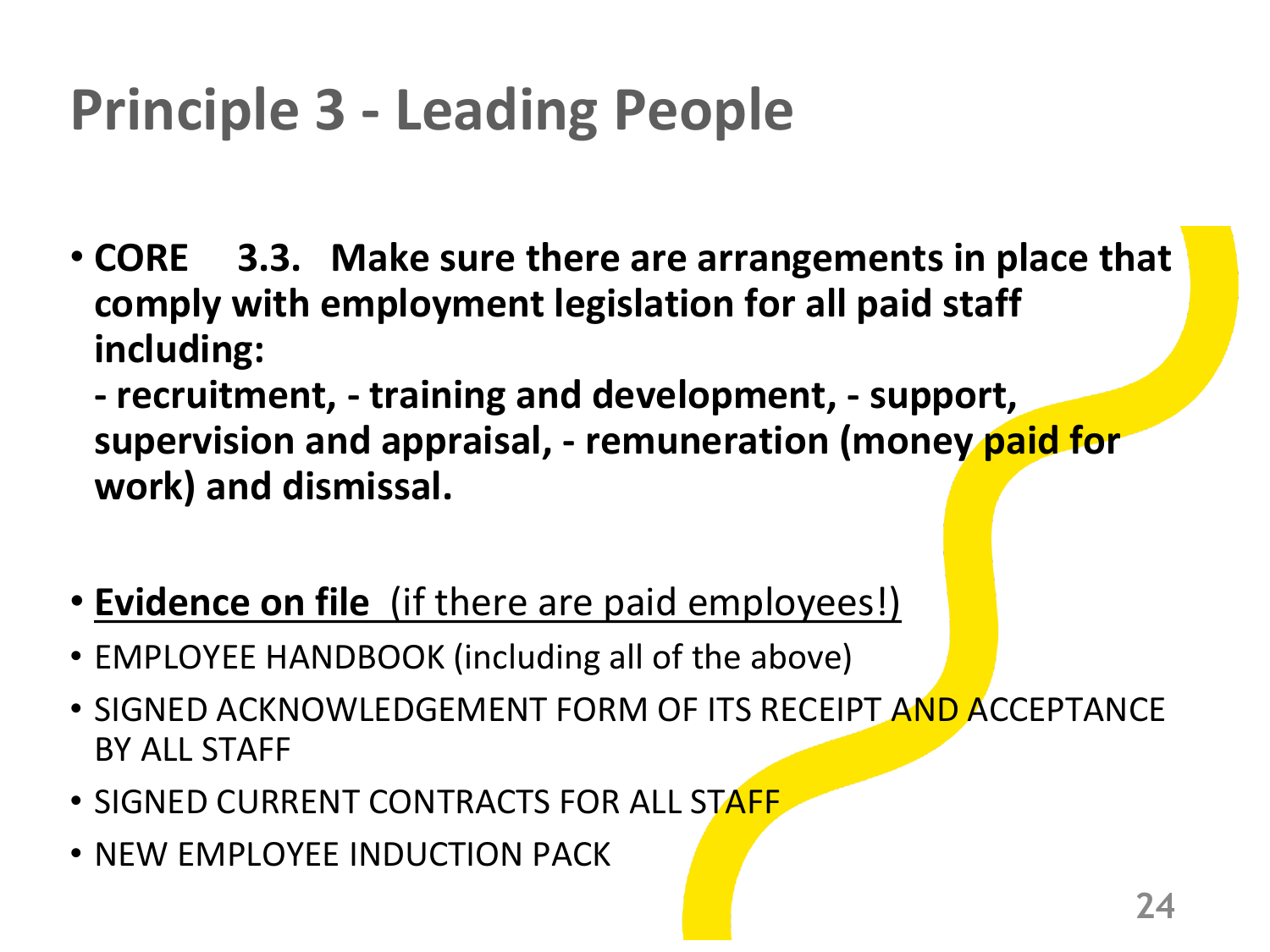• **CORE 3.4. Agree operational policies where necessary, to guide the actions of everyone involved in your charity.**

#### • **Evidence on file**

- EMPLOYEE HANDBOOK (AS AT 3.3)
- STAFF JOB DESCRIPTIONS and ANNUAL PERFORMANCE TARGETS AND REVIEWS
- DATA PROTECTION POLICY
- SAFEGUARDING POLICY
- WHISTLEBLOWING (PROTECTED DiSCLOSURES) POLICY
- ICT / SOCIAL MEDIA POLICY
- +++++++++ as appropriate to your scale and range of activities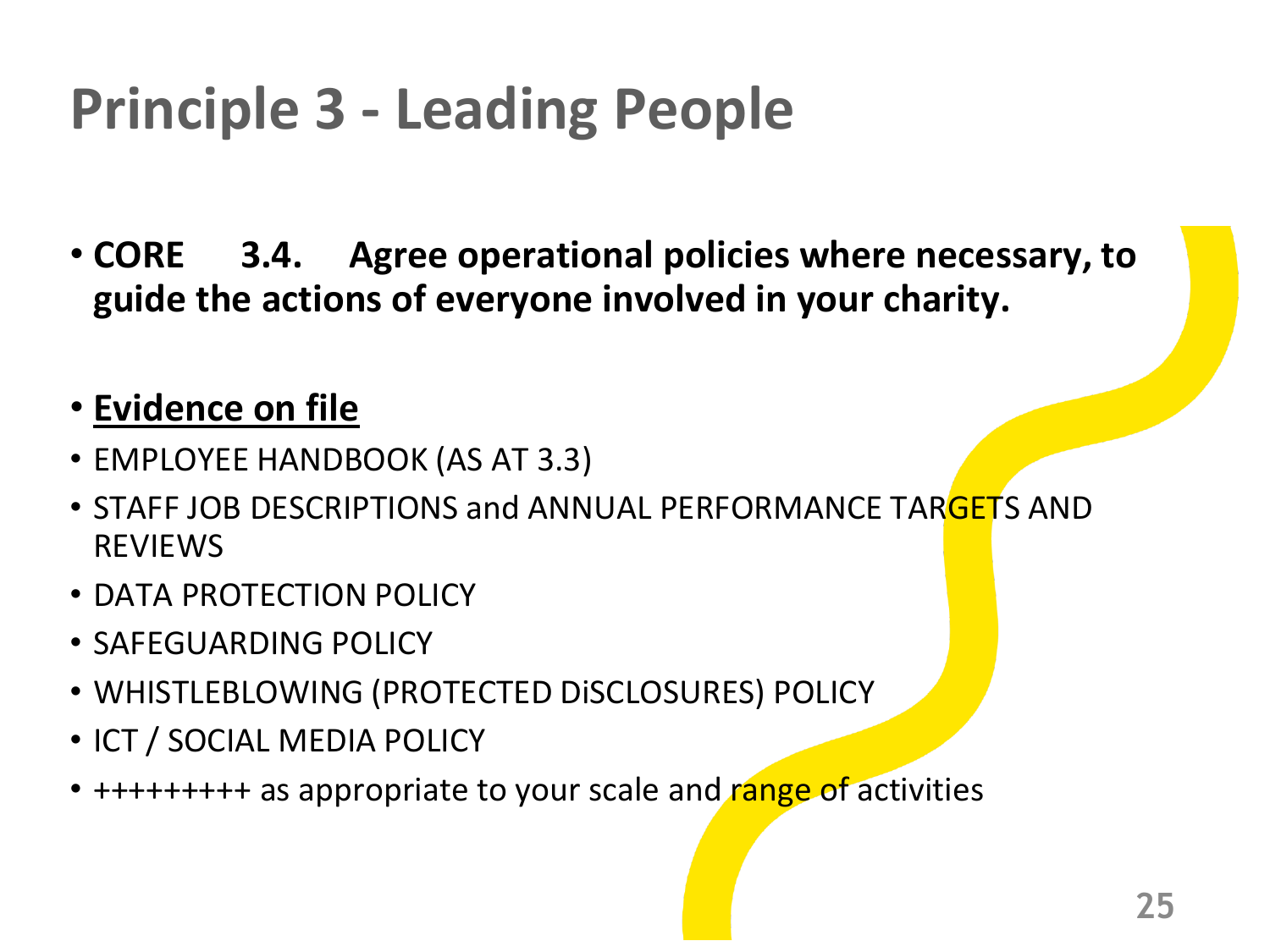#### •**Three ADDITIONAL Standards**

- •3.5. Make sure to document the roles, legal duties and delegated responsibility for decision-making of:
- individual charity trustees and the board as a whole, any subcommittees or working groups, - staff and volunteers.
- •3.6. Make sure that there are written procedures in place which set out how volunteers are:
- recruited, supported and supervised while within your charity, and the conditions under which they exit.
- •3.7. Decide how you will develop operational policy in your charity. You also need to decide how your charity trustees will make sure that the policy is put in place and kept up to date.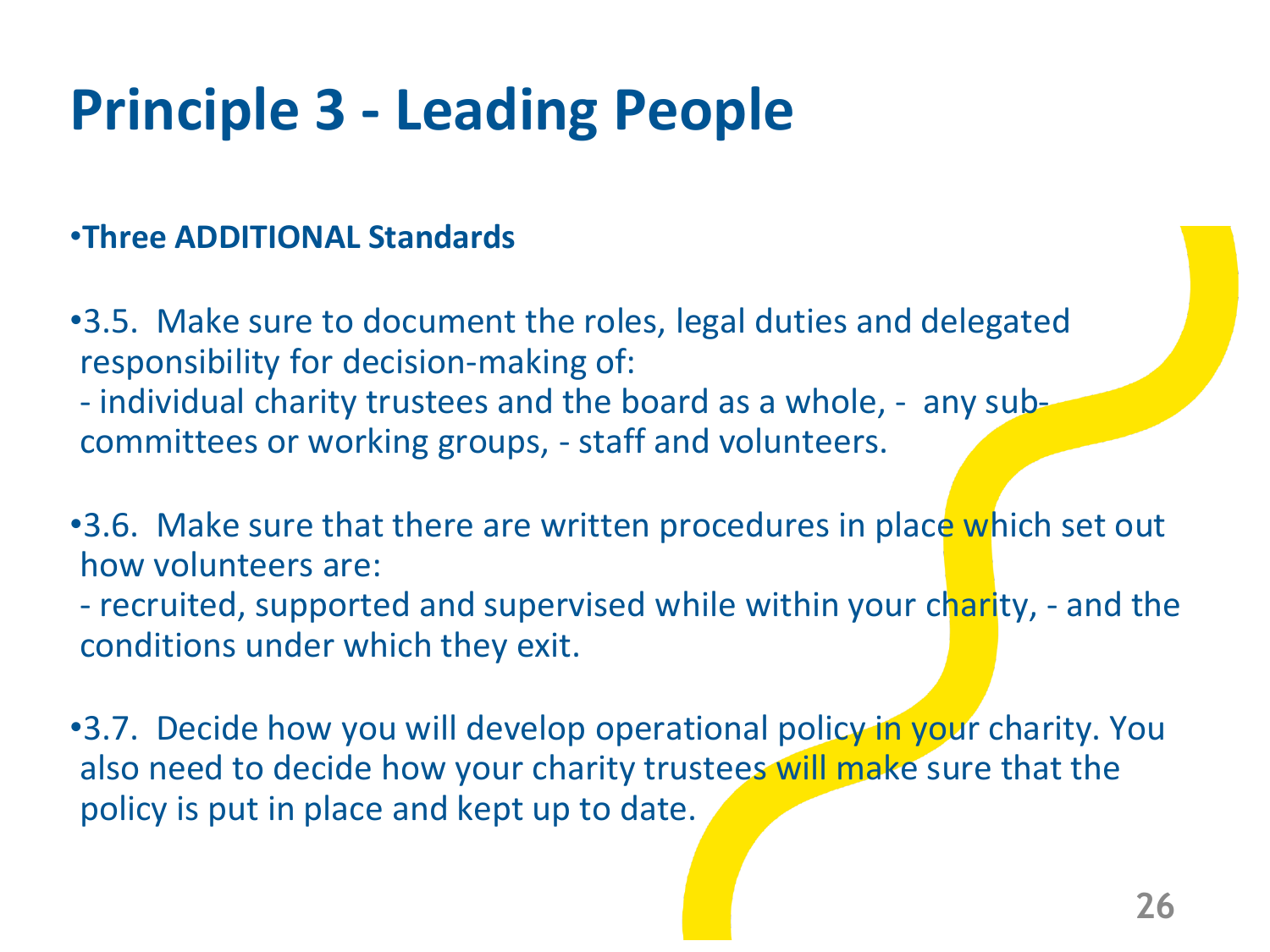- **ADDITIONAL 3.5. Make sure to document the roles, legal duties and delegated responsibility for decision-making of: - individual charity trustees and the board as a whole, - any sub-committees or working groups, - staff and volunteers.**
- **Evidence on file**
- SCHEDULE OF MATTERS RESERVED FOR THE BOARD
- TERMS OF REFERENCE FOR EACH COMMITTEE/WORKING GROUP ,,,
- STAFF ROLES DESCRIPTIONS (as in 3.1)
- VOLUNTEER ROLE DESCRIPTIONS (as in 3.2)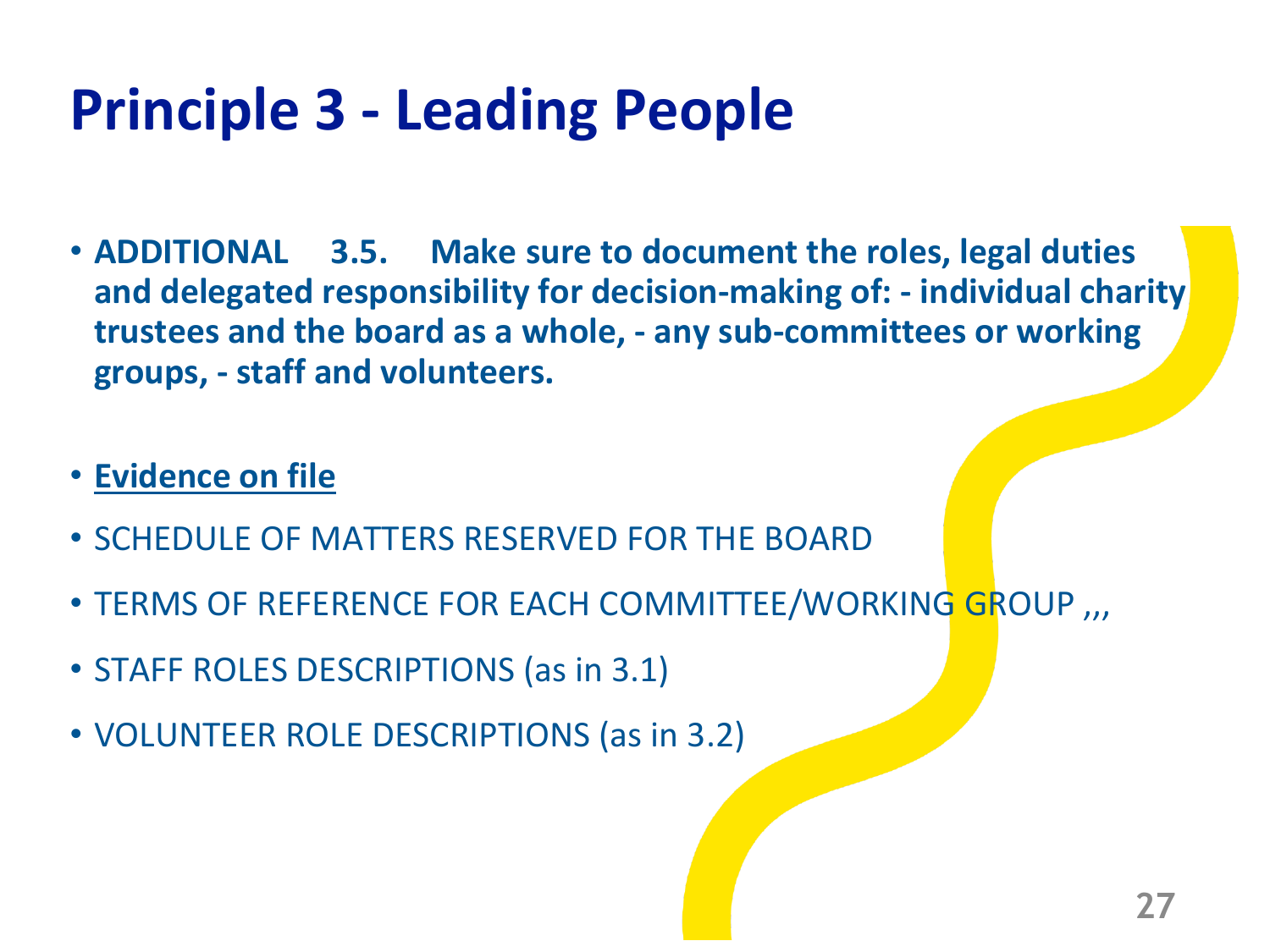- **ADDITIONAL 3.6. Make sure that there are written procedures in place which set out how volunteers are: - recruited, supported and supervised while within your charity; and, the conditions under which they exit.**
- **Evidence on file**
- VOLUNTEER RECRUITMENT AND RETENTION POLICY
- VOLUNTEER MANAGEMENT POLICY (as in 3.2)
- VOLUNTEER HANDBOOK (as in 3.2)
- VOLUNTEER ROLE DESCRIPTIONS (as in 3.2)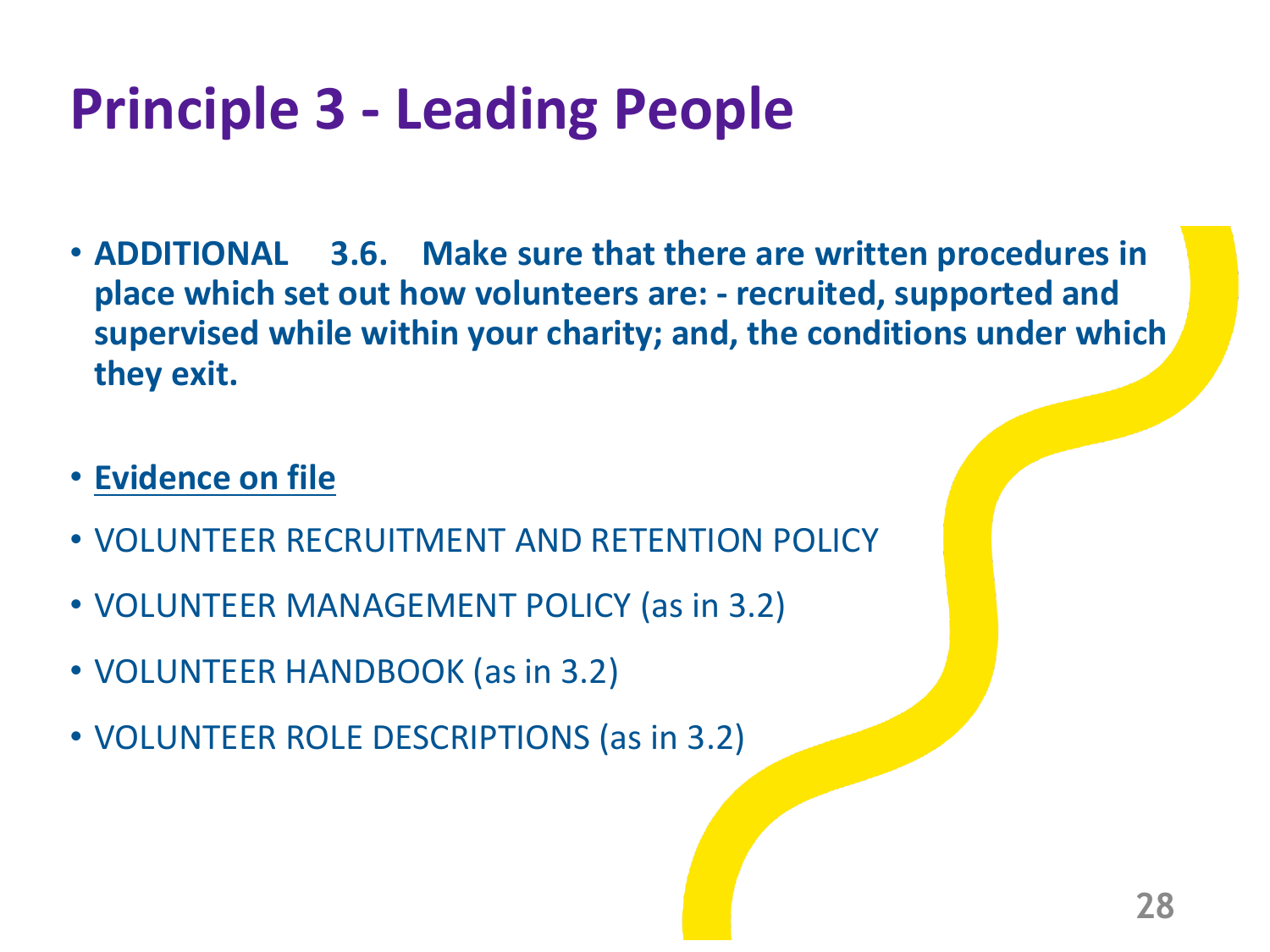• **ADDITIONAL 3.7. Decide how you will develop operational policy in your charity. You also need to decide how your charity trustees will make sure that the policy is put in place and kept up to date.**

#### • **Evidence on file**

- GOVERNANCE SCHEDULE A list of all policies and procedures with the dates on which they were adopted by the Board (or other delegated body) and when they are scheduled to be reviewed (unless otherwise required reviews should be every three years)
- REPORTS FROM STAFF/COMMITTEES ETC with proposals or new policies and minutes as of when these were dealt with by the Board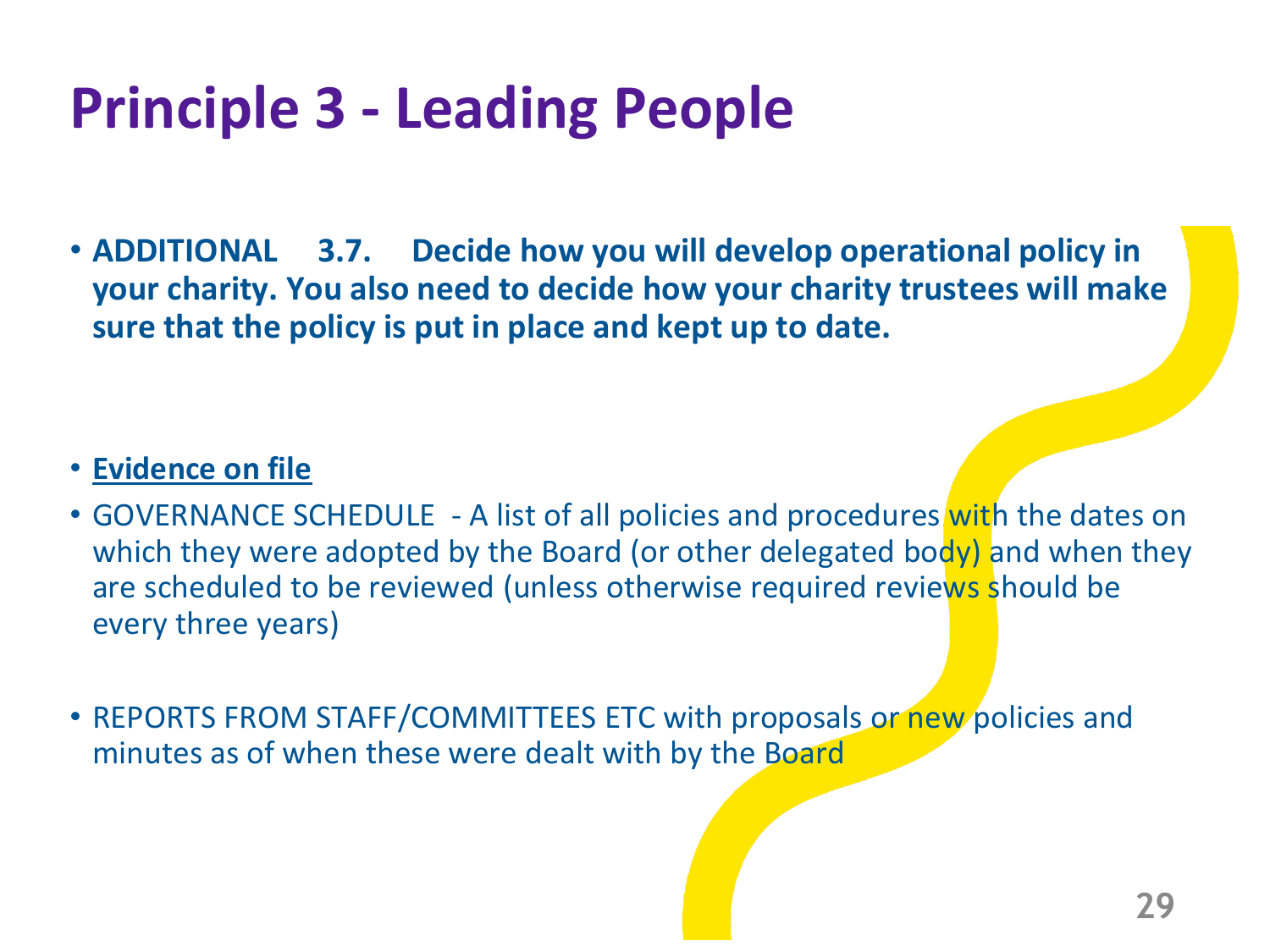#### •**Six CORE Standards**

- •4.1. Decide if your charity's current legal form and governing document are fit for purpose. Make changes if necessary, telling the Charities Regulator in advance that you are doing so.
- •4.2. Find out the laws and regulatory requirements that are relevant to your charity and comply with them.
- •4.3. If your charity raises funds from the public, read the Charities Regulator's guidelines10 on this topic and make sure that your charity adheres to them as they apply to your charity.
- •4.4. Make sure you have appropriate financial controls in place to manage and account for your charity's money and other assets11.
- •4.5. Identify any risks your charity might face and how to manage these.
- •4.6. Make sure your charity has appropriate and adequate insurance cover.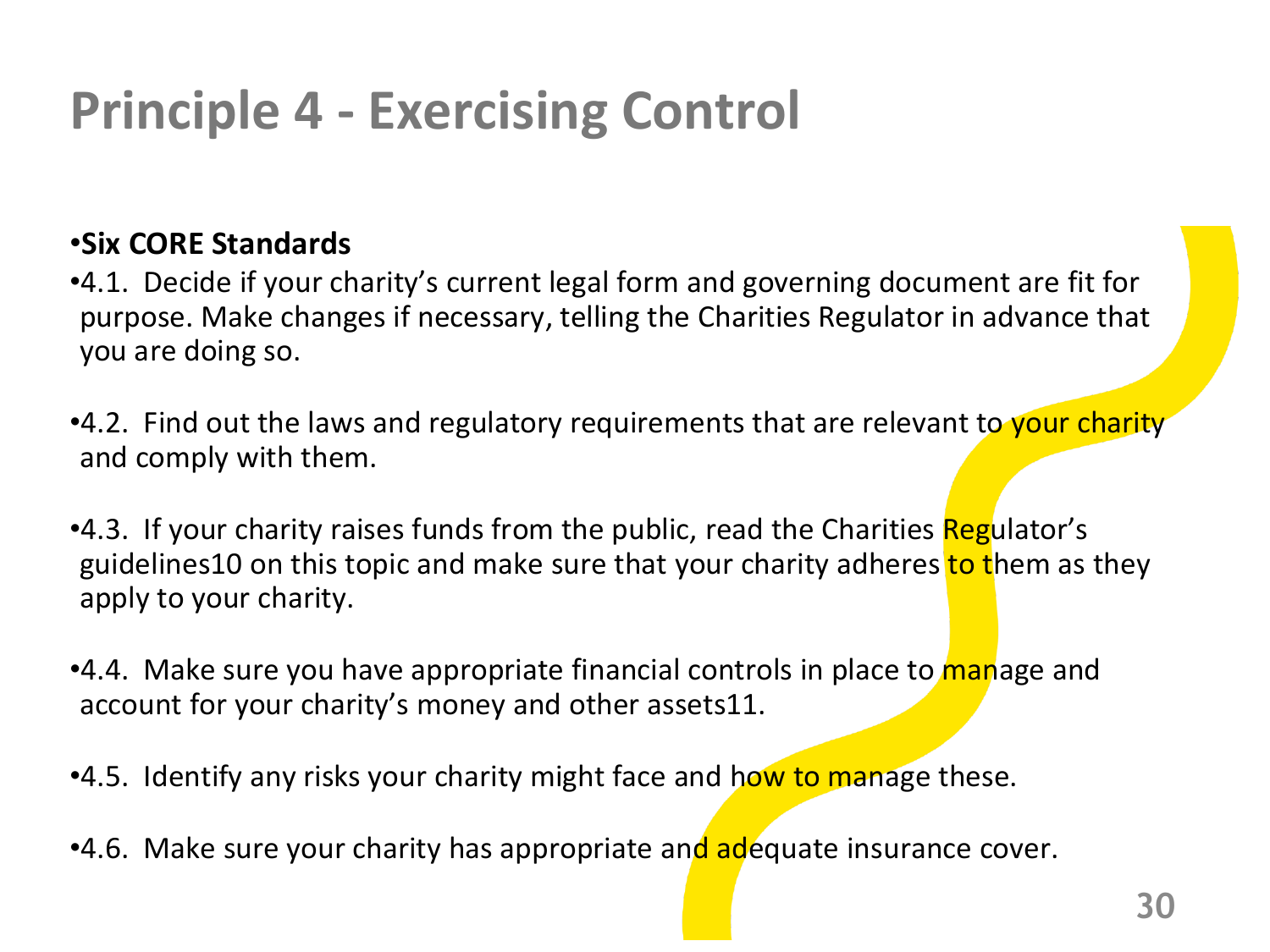- **CORE 4.1. Decide if your charity's current legal form and governing document are fit for purpose. Make changes if necessary, telling the Charities Regulator in advance that you are doing so.**
- **Evidence on file**
- CONSTITUTION and REPORTS on when it was re-considered by the Board and, if held, Minutes of AGM/EGM meeting at which any changes were made to it.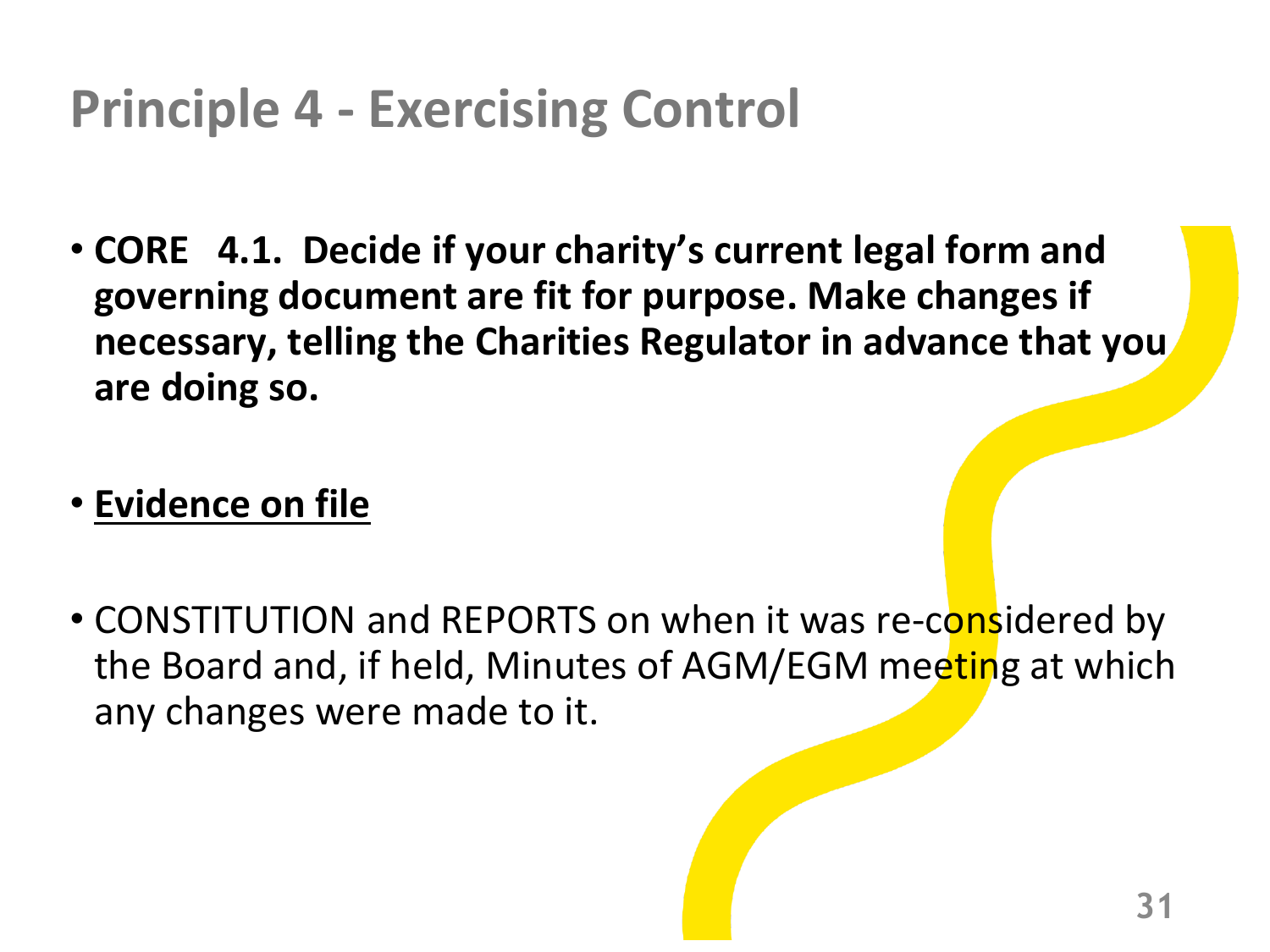• **CORE 4.2. Find out the laws and regulatory requirements that are relevant to your charity and comply with them.** 

#### • **Evidence on file**

- STATEMENT OF COMPLIANCE WITH LEGAL AND REGULATORY REQUIREMENTS BY THE BOARD together with the advice sought to enable the statement to be made. (The list of what might be included is unique to each organisation This is where the skills of the Board will be challenged to know and understand what it required and what is adequate).
- Charity Law, General Law, Sectoral Laws & your Constitution
- [https://www.charitiesregulator.ie/media/1820/general-note-on-other](https://www.charitiesregulator.ie/media/1820/general-note-on-other-legal-and-regulatory-requirements.pdf)legal-and-regulatory-requirements.pdf **<sup>32</sup>**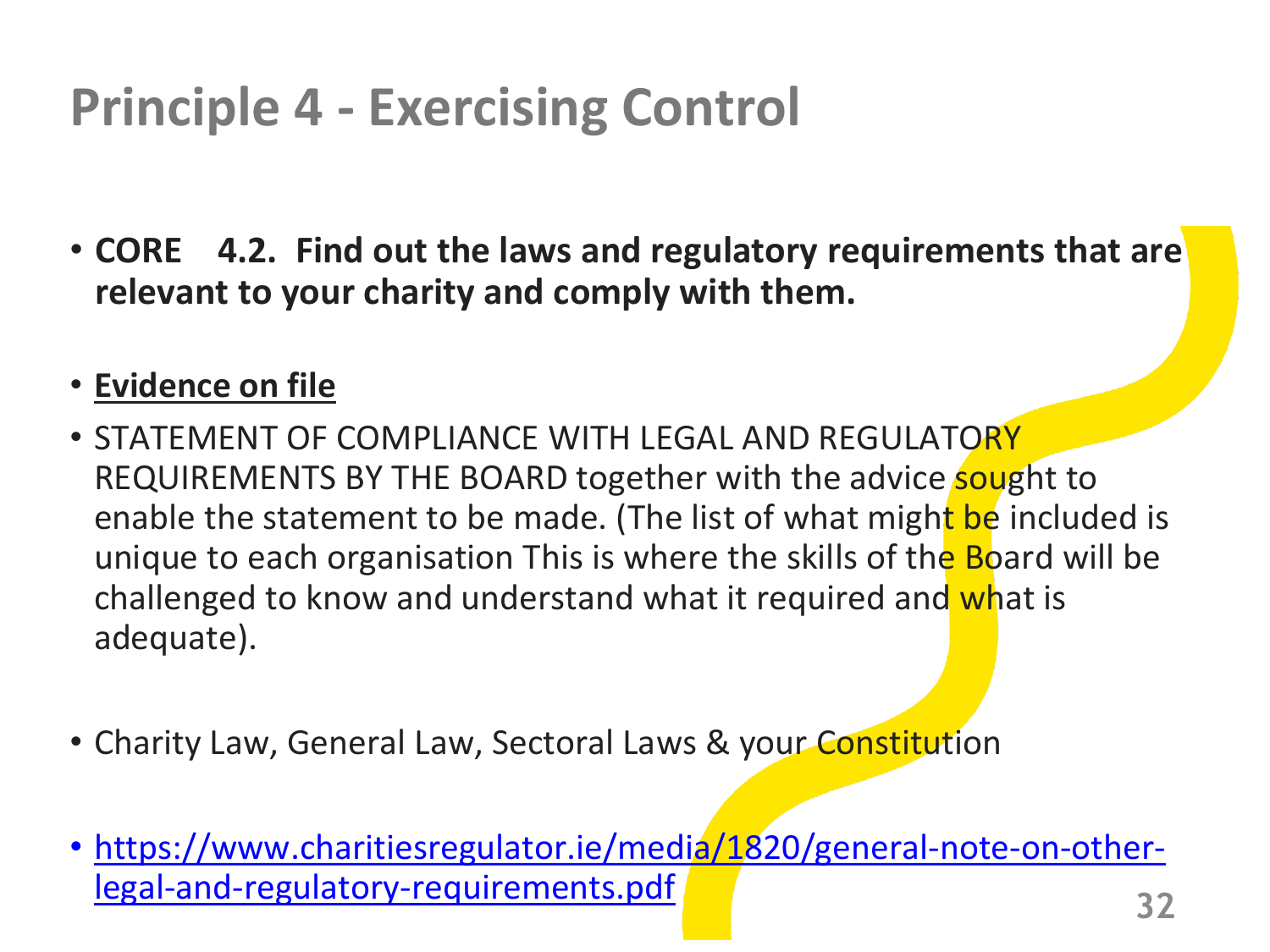- **CORE 4.3. If your charity raises funds from the public, read the Charities Regulator's guidelines10 on this topic and make sure that your charity adheres to them as they apply to your charity.**
- **Evidence on file** (if there is fundraising from the public?)
- *NOT APPLICABLE* or
- FUNDRAISING POLICY and PROCEDURES
- FUNDRAISING STRATEGY/PLAN
- FUNDRAISING STAFF ROLE DESCRIPTION(S)
- FUNDRAISING ANNUAL REPORT
- [https://www.charitiesregulator.ie/media/1083/guidance-for-fundraising](https://www.charitiesregulator.ie/media/1083/guidance-for-fundraising-english.pdf)english.pdf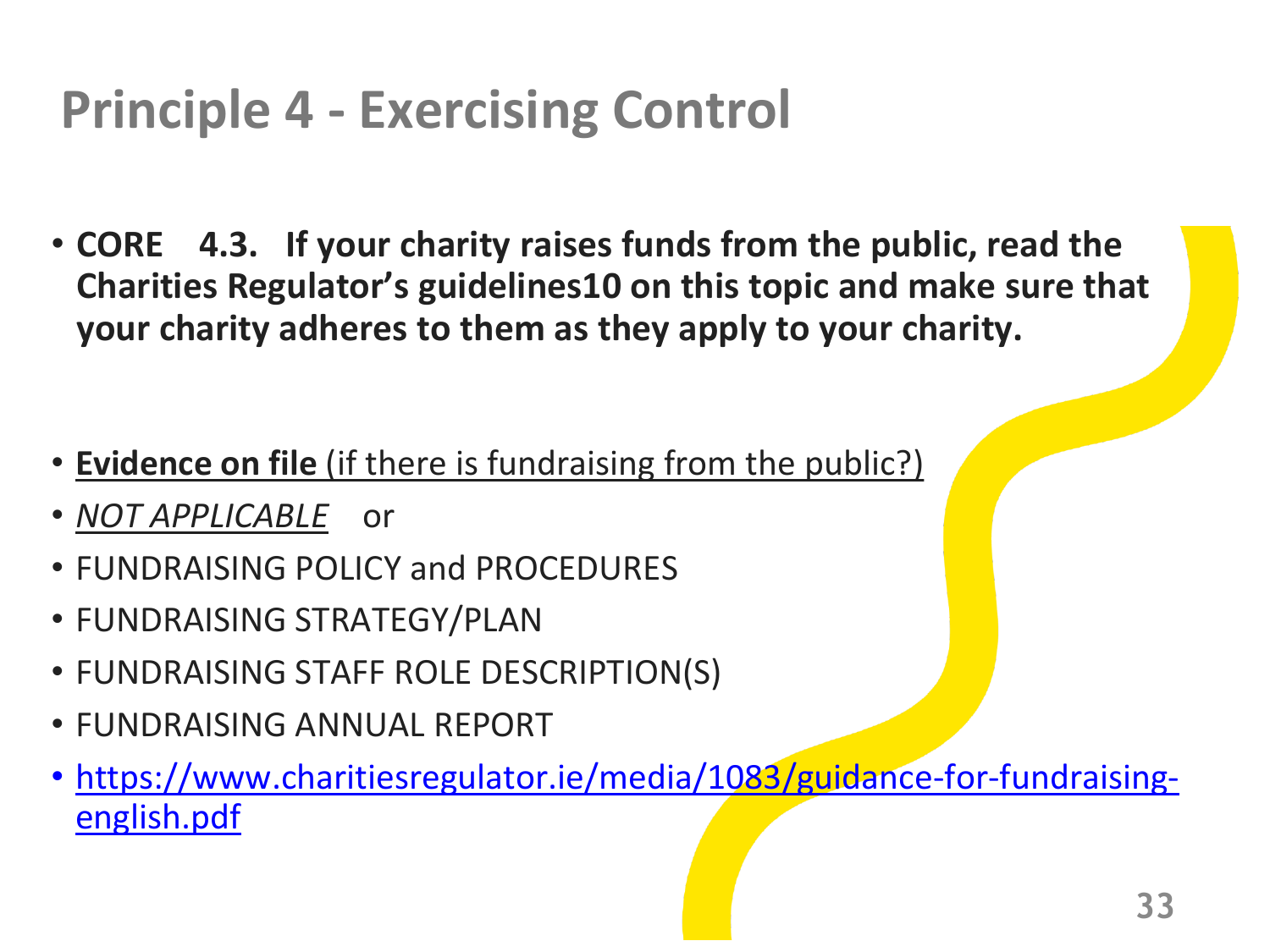• **CORE 4.4. Make sure you have appropriate financial controls in place to manage and account for your charity's money and other assets.** 

#### • **Evidence on file**

- FINANCE MANAGEMENT POLICIES and PROCEDURES. These can be extensive and wide ranging including but not limited to
- PROCUREMENT, BANKING,
- RESERVES
- INVESTMENT POLICY
- [https://www.charitiesregulator.ie/media/1081/financial-controls-guidelines](https://www.charitiesregulator.ie/media/1081/financial-controls-guidelines-june-2017.pdf)june-2017.pdf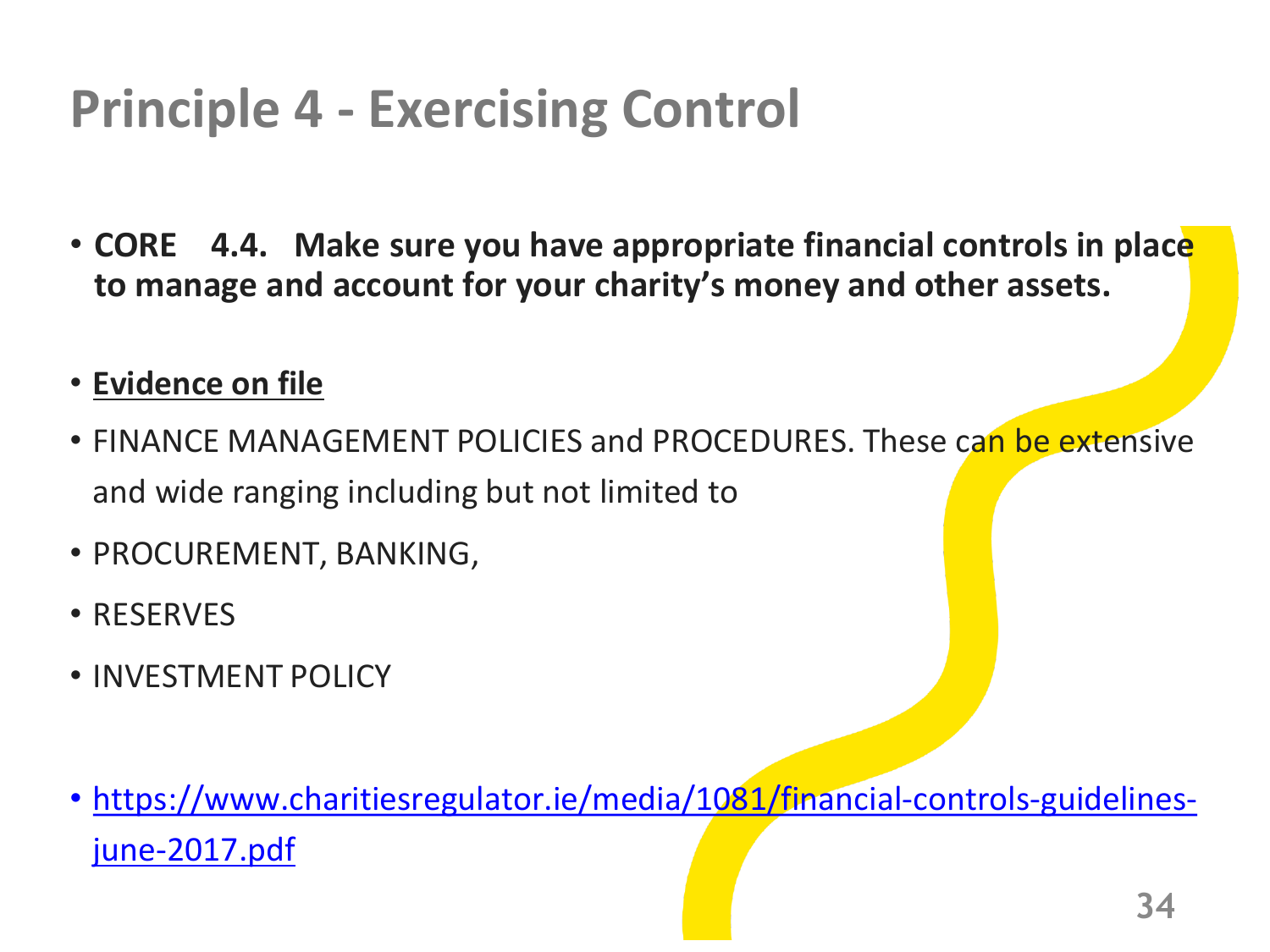- **CORE 4.5. Identify any risks your charity might face and how to manage these.**
- **Evidence on file**
- RISK (MANAGEMENT) POLICY
- RISK REGISTER
- MINUTES OF COMMITTEE/BOARD MEETINGS WHERE RISK HAS BEEN DEALT WITH.
- [https://www.charitiesregulator.ie/media/1693/risk-management-for](https://www.charitiesregulator.ie/media/1693/risk-management-for-charities.pdf)charities.pdf
- risk-register-template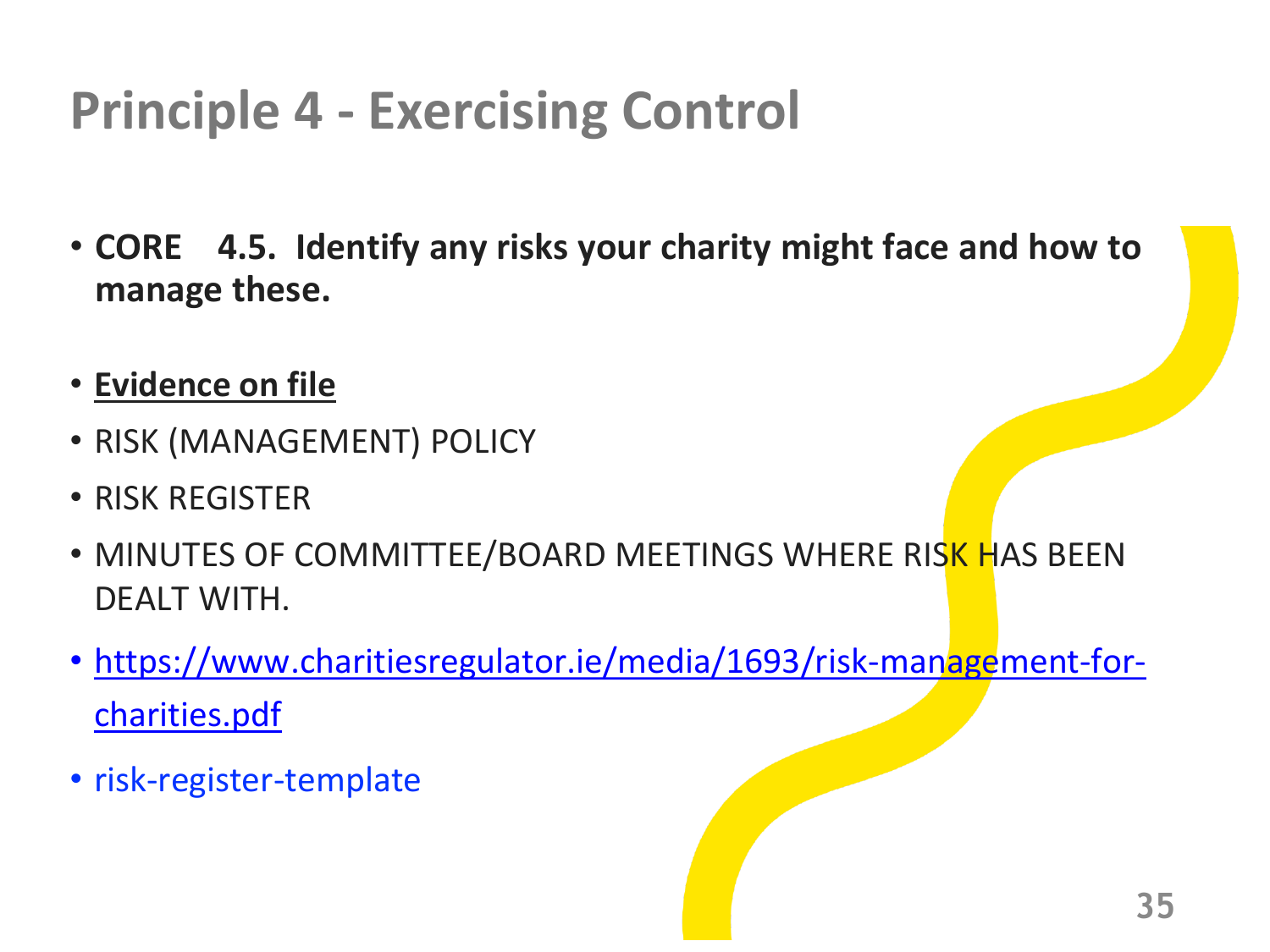- **CORE 4.6. Make sure your charity has appropriate and adequate insurance.**
- **Evidence on file**
- ANALYSIS OF INSURANCE NEEDS do you have the right type
- INSURANCE CERTIFICATES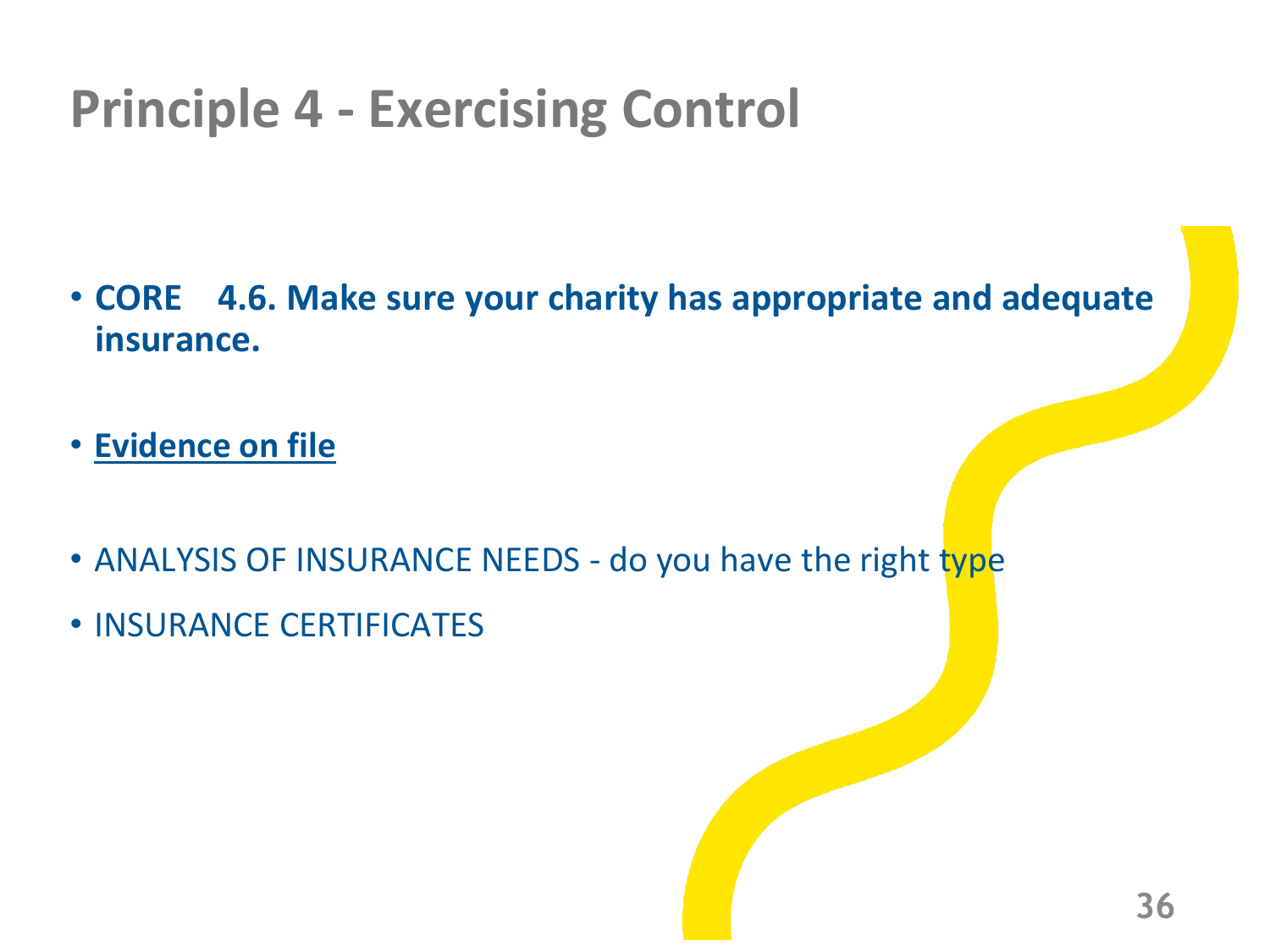### **Principle 4 - Additional Standards**

- **Three ADDITIONAL Standards**
- 4.7. Have written procedures to make sure that you comply with all relevant legal and regulatory requirements.
- 4.8. Make sure there is a formal risk register that your board regularly reviews.
- 4.9. Consider adopting additional good practice standards that are relevant to the particular work that your charity does.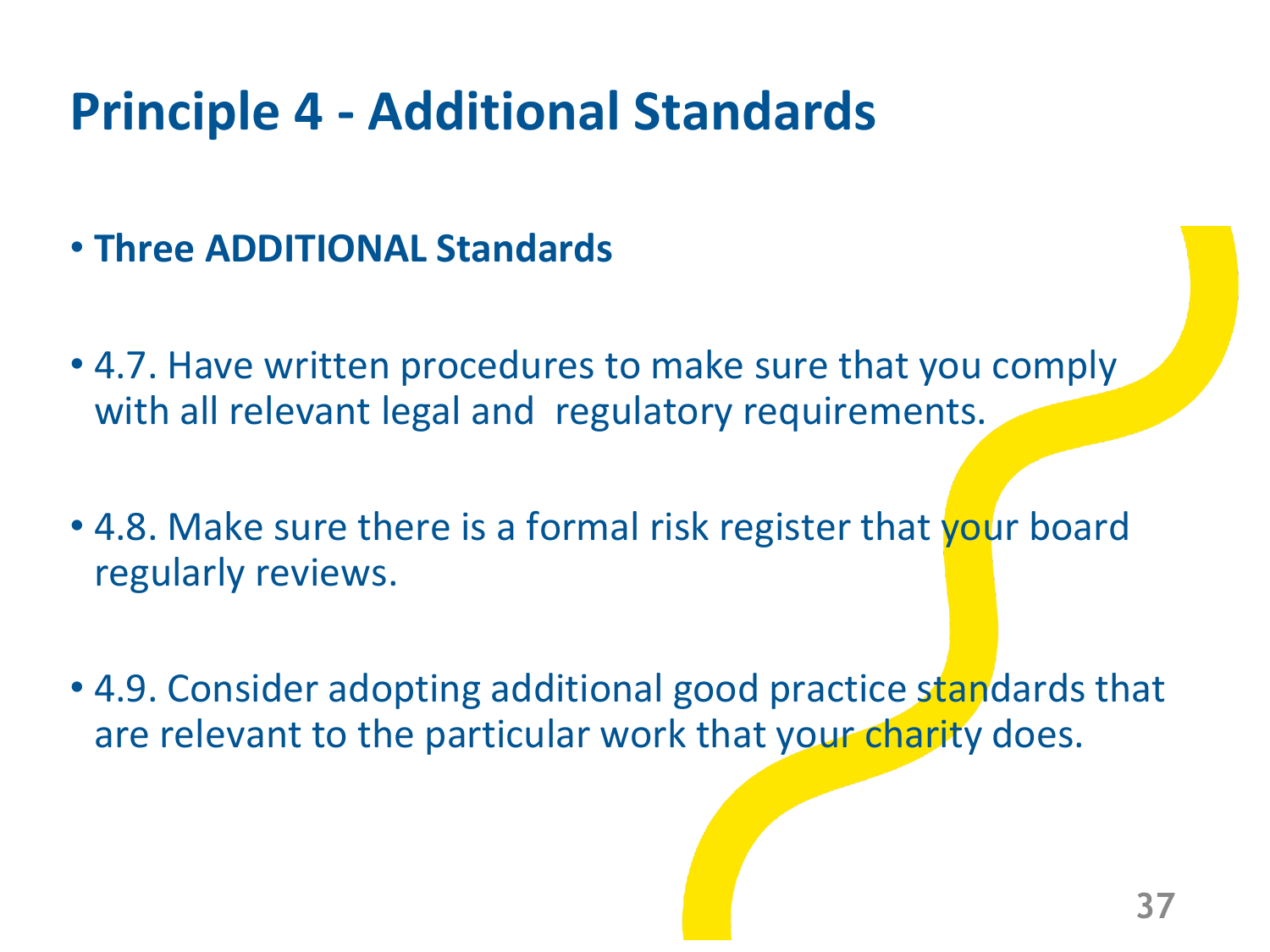• **ADDITIONAL 4.7. Have written procedures to make sure that you comply with all relevant legal and regulatory requirements.**

#### • **Evidence on file**

- GOVERNANCE SCHEDULE (as in 3.7) A list of all policies and procedures with the dates on which they were adopted by the Board (or other delegated and when they are scheduled to be reviewed (unless otherwise required reviews should be every three years)
- COMPLIANCE STATEMENTS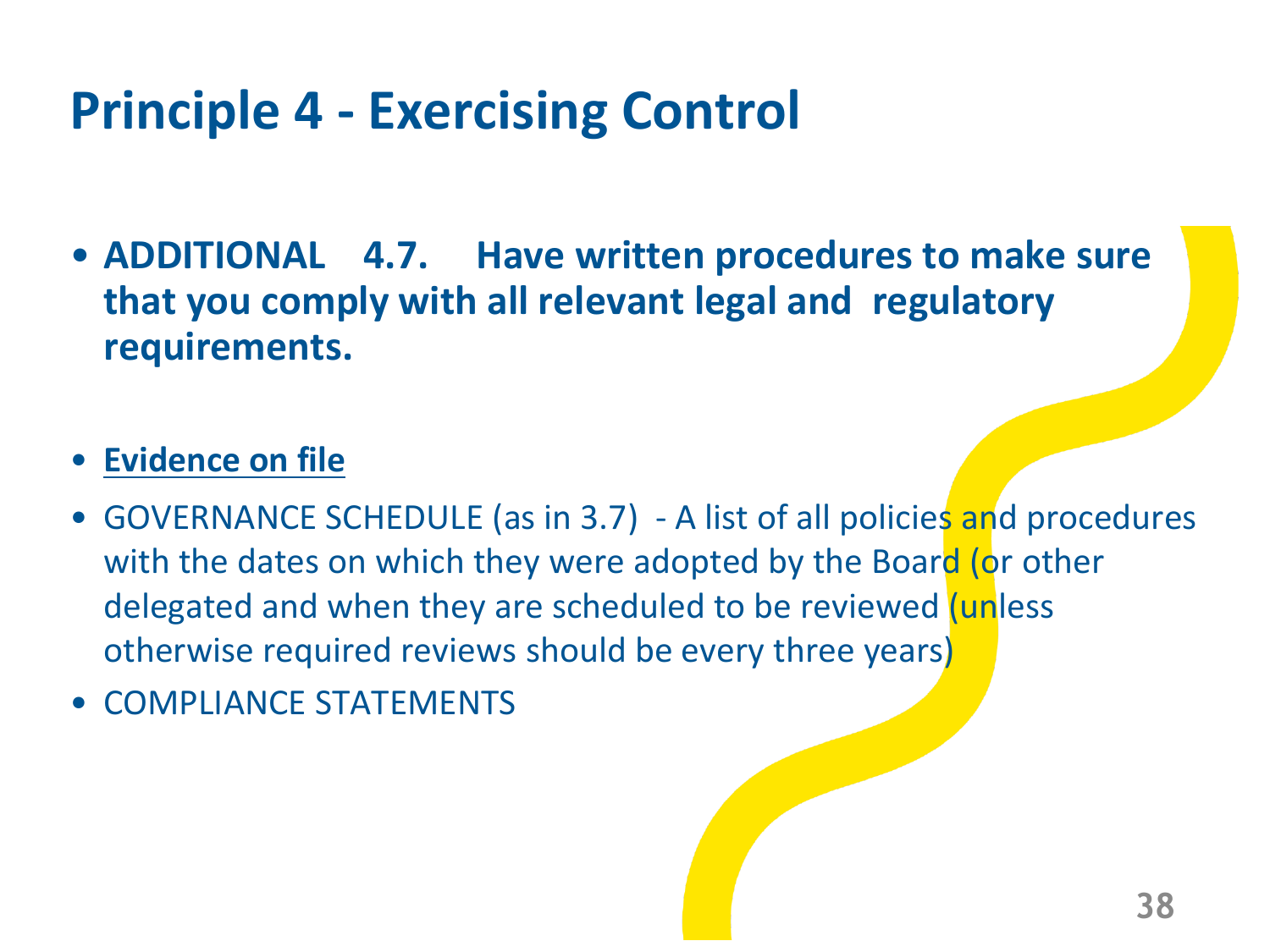- **ADDITIONAL 4.8. Make sure there is a formal risk register that your board regularly reviews.**
- **Evidence on file**
- RISK (MANAGEMENT) POLICY (as in 4.5)
- RISK REGISTER (as in 4.5)
- SCHEDULE AND MINUTES OF MEETINGS AT WHICH RISK IS CONSIDERED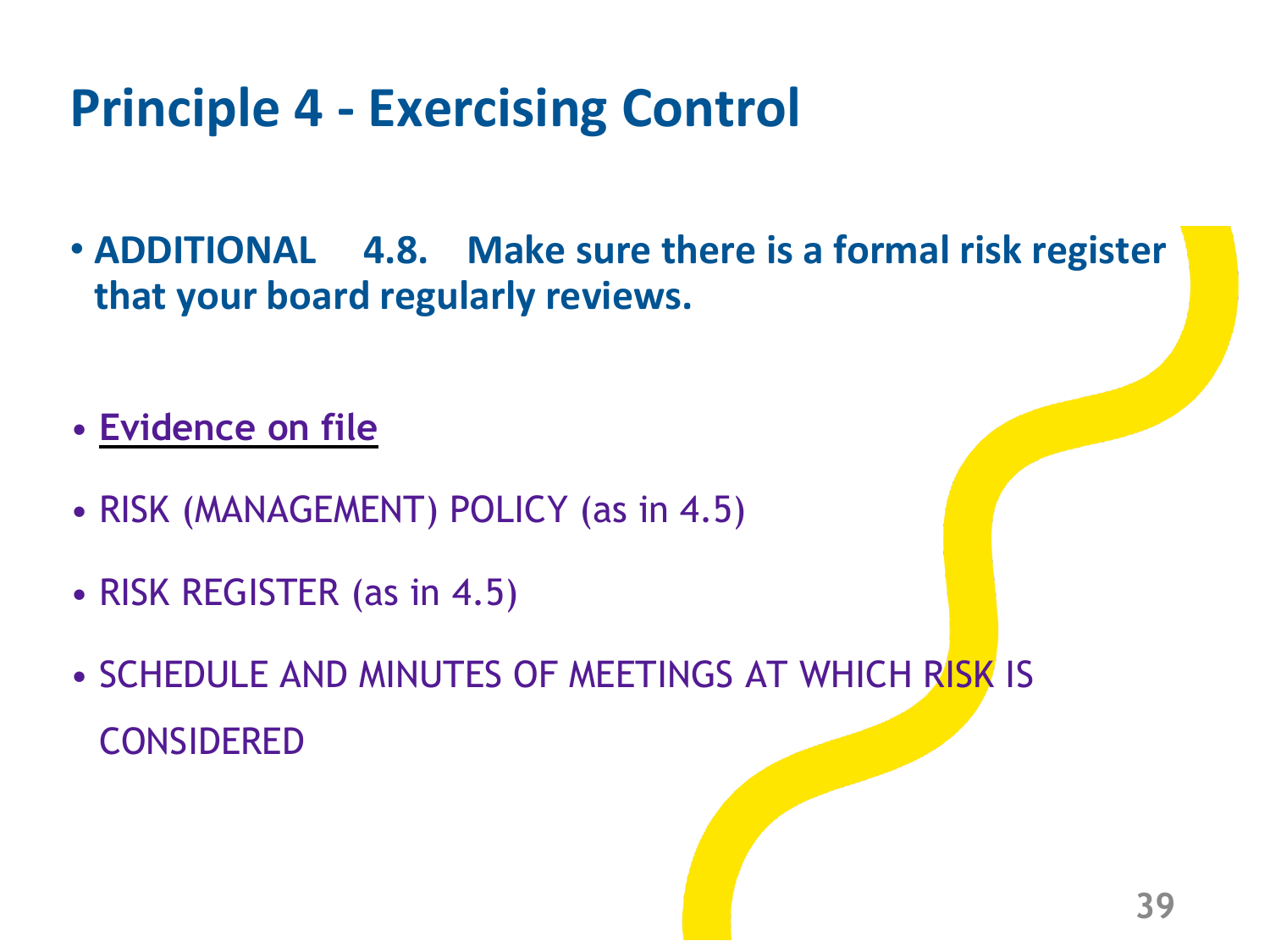• **ADDITIONAL 4.9. Consider adopting additional good practice standards that are relevant to the particular work that your charity does.**

#### •**Evidence on file**

- •CHARITIES S.O.R.P. (STATEMENT OF RECOMMENDED PRACTICE) style of Annual Financial Statement
- •If involved in food preparation/distribution HACCP
- Many sectors have their own specific standards
- •ISO …… **<sup>40</sup>**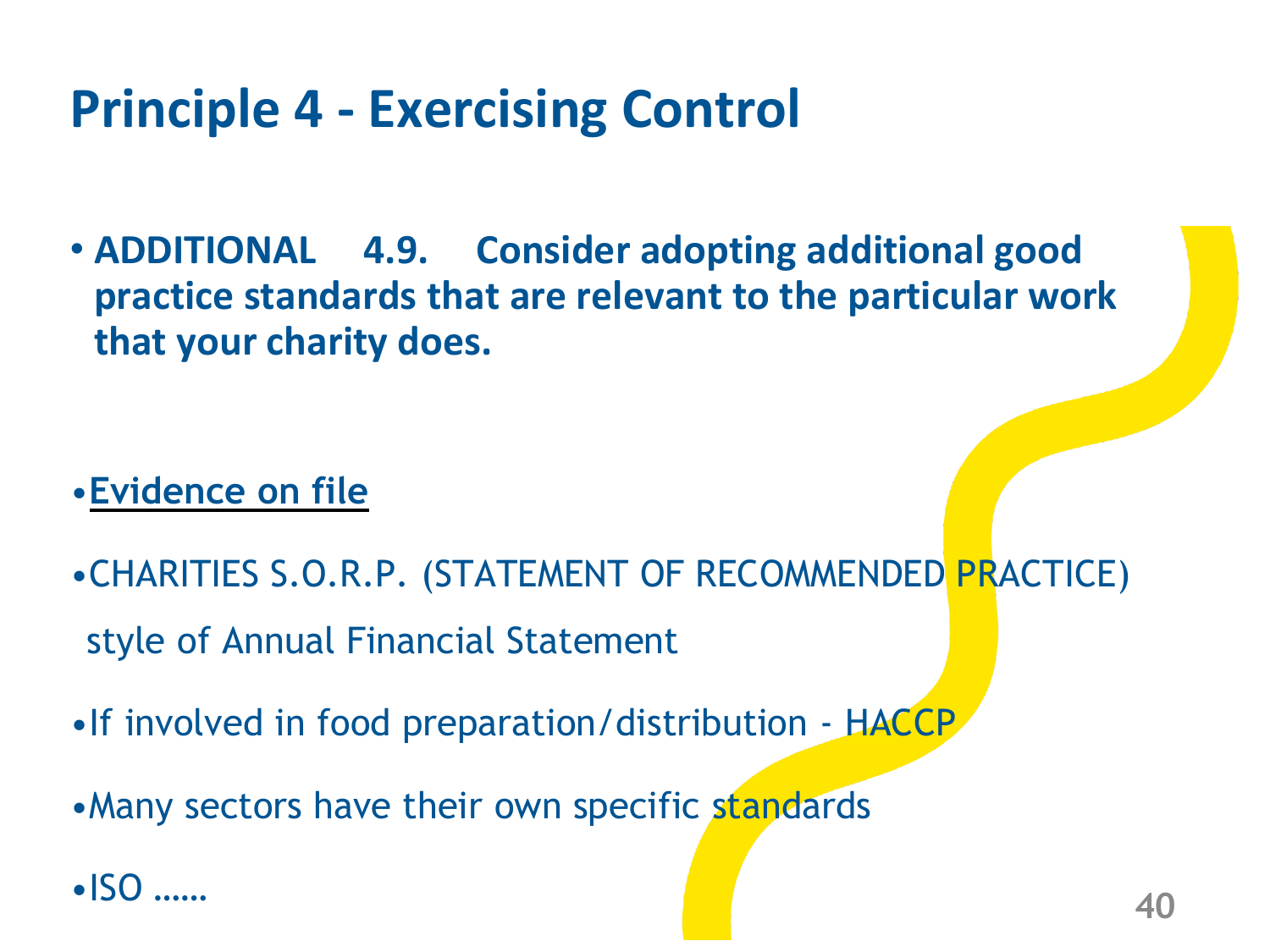# **Before Workshop 3 -**

- Review Principles 3 and 4 and put the documents you have to indicate compliance with each standard in its appropriate divider.
- From this begin to develop a work programme of what you need to do to write/adapt and allocate a lead person/group to do the work setting a time-frame to carry out the work.
- Look ahead at Principles 5 and 6 see next slides which together with reports on your work on 3 & 4 will be the content of
- Workshop 3; Monday 1<sup>st</sup> March @ 7pm via Zoom
- Workshop 4; Monday 12<sup>th</sup> April @7pm via Zoom